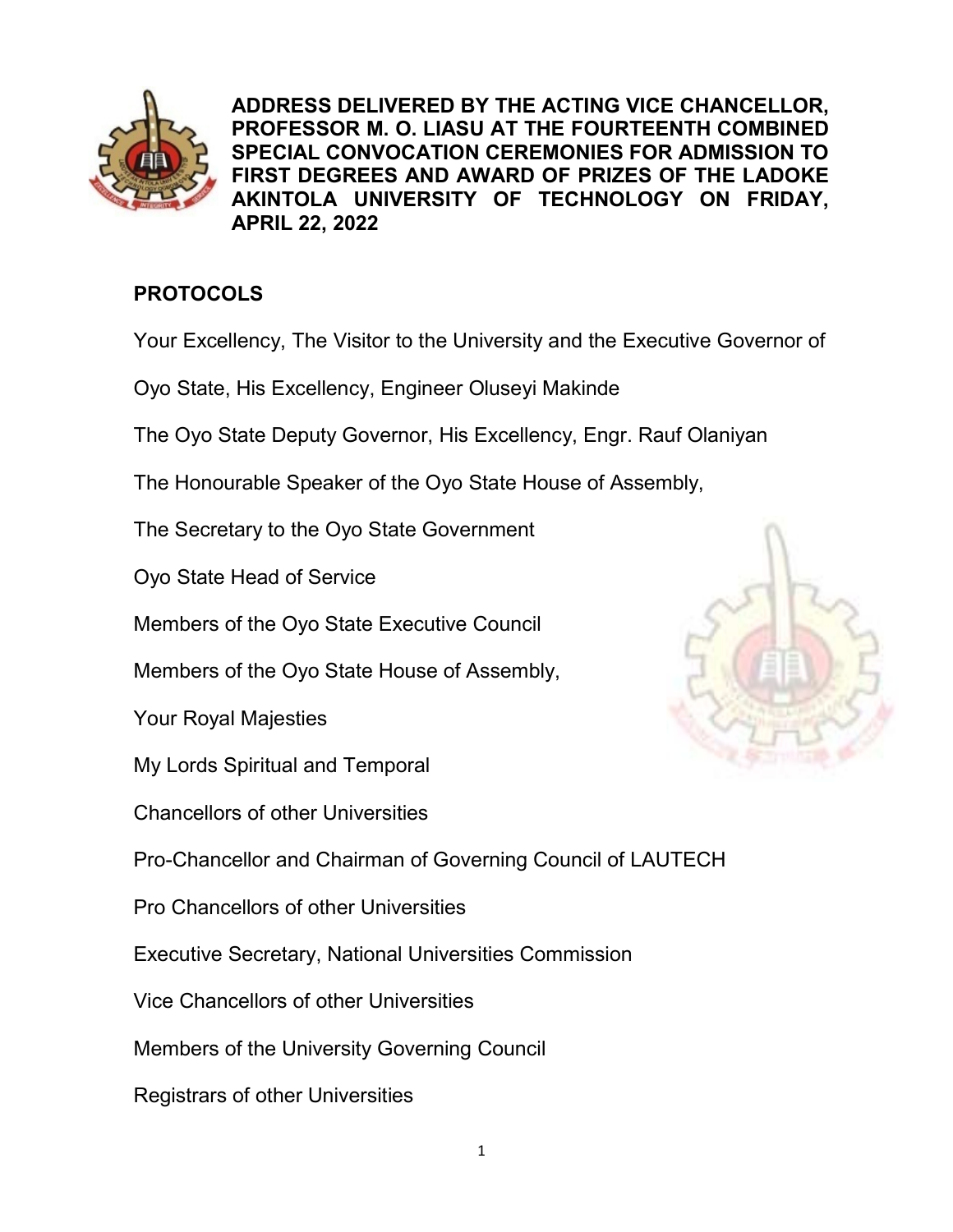Oyo State Permanent Secretaries

Principal Officers of LAUTECH

Chief Medical Director, LAUTECH Teaching Hospital, Ogbomoso

Provosts and Deans

Members of Senate

Members of Congregation

Chairman of Boards/Committees and Directors

Heads of Departments/Units

President and Members of the LAUTECH Alumni Association

LAUTECH Student Union Executive

Happy Parents and Guardians of our Graduands

The lucky Graduands

Gentlemen of the Press

Distinguished Ladies and Gentlemen

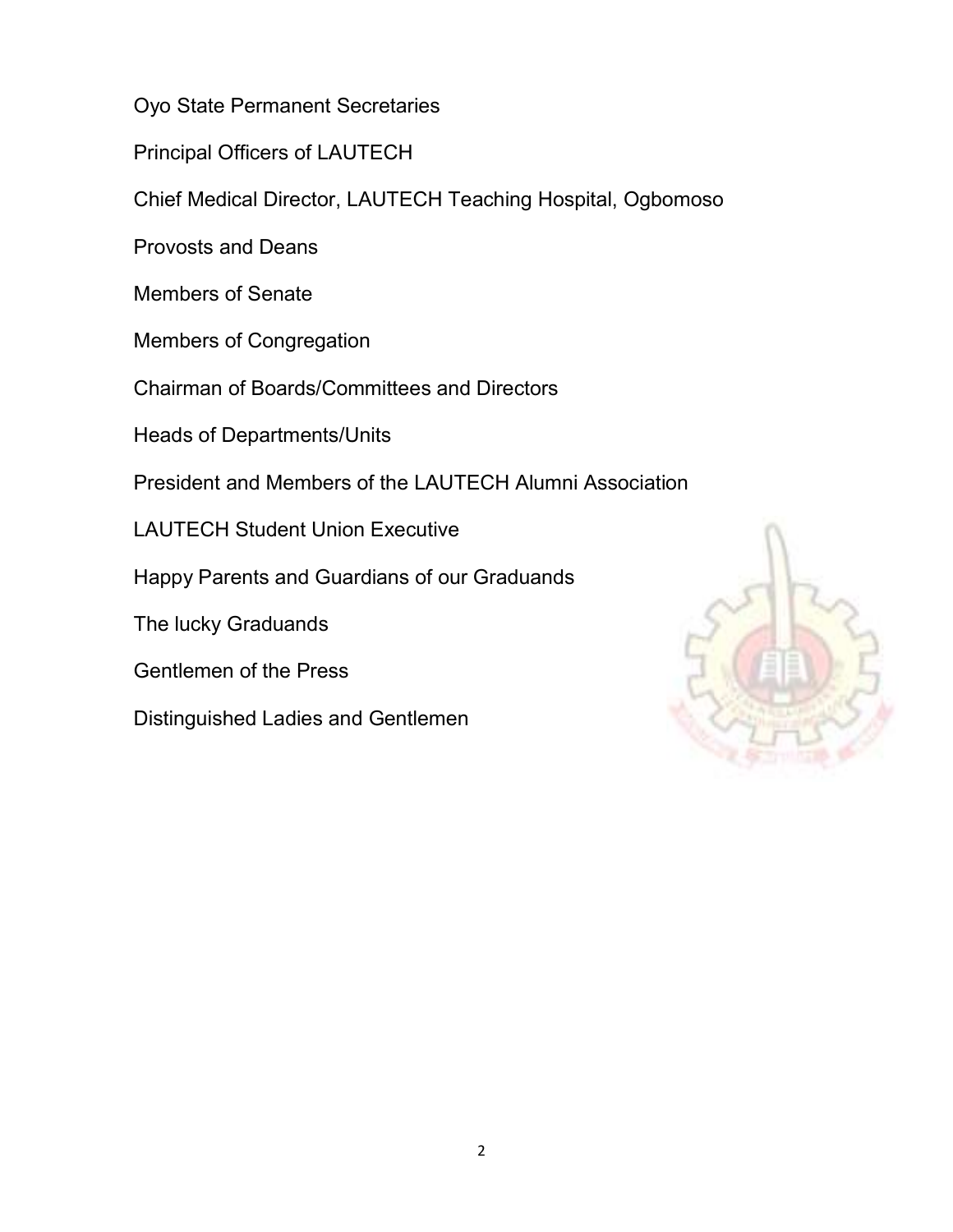#### PREAMBLE

I am most delighted and highly elated to welcome you all to this special occasion of the Fourteenth Convocation and Graduation Ceremonies of the Ladoke Akintola University of Technology (LAUTECH), Ogbomoso.

I give Almighty God the glory as we celebrate our  $14<sup>th</sup>$  Convocation Ceremonies, precisely on this same day in 2016, when we held the  $13<sup>th</sup>$ version, which has made today's event a combined special convocation of this thirty-two-year-old citadel of learning.

The University has not been able to hold Convocation for her graduates as a result of series of crises that rocked the University to its foundation. But we thank God that the coming on board of His Excellency, Engineer Seyi Makinde as the Oyo State Governor in 2019 has brought the University back to its feet. The bold actions taken by the Oyo State Government under the leadership of His Excellency, Engineer Seyi Makinde as the Governor, including solving the ownership crisis between Oyo and Osun States by taking over the sole ownership of the University has made it possible for us to be here today celebrating another Convocation.

I am indeed thankful to the Almighty that we have been able to fulfil our promise in order to afford our graduands of the 2015/2016, 2016/2017; 2017/2018, 2018/2019, 2019/2020 as well as 2020/2021 academic years the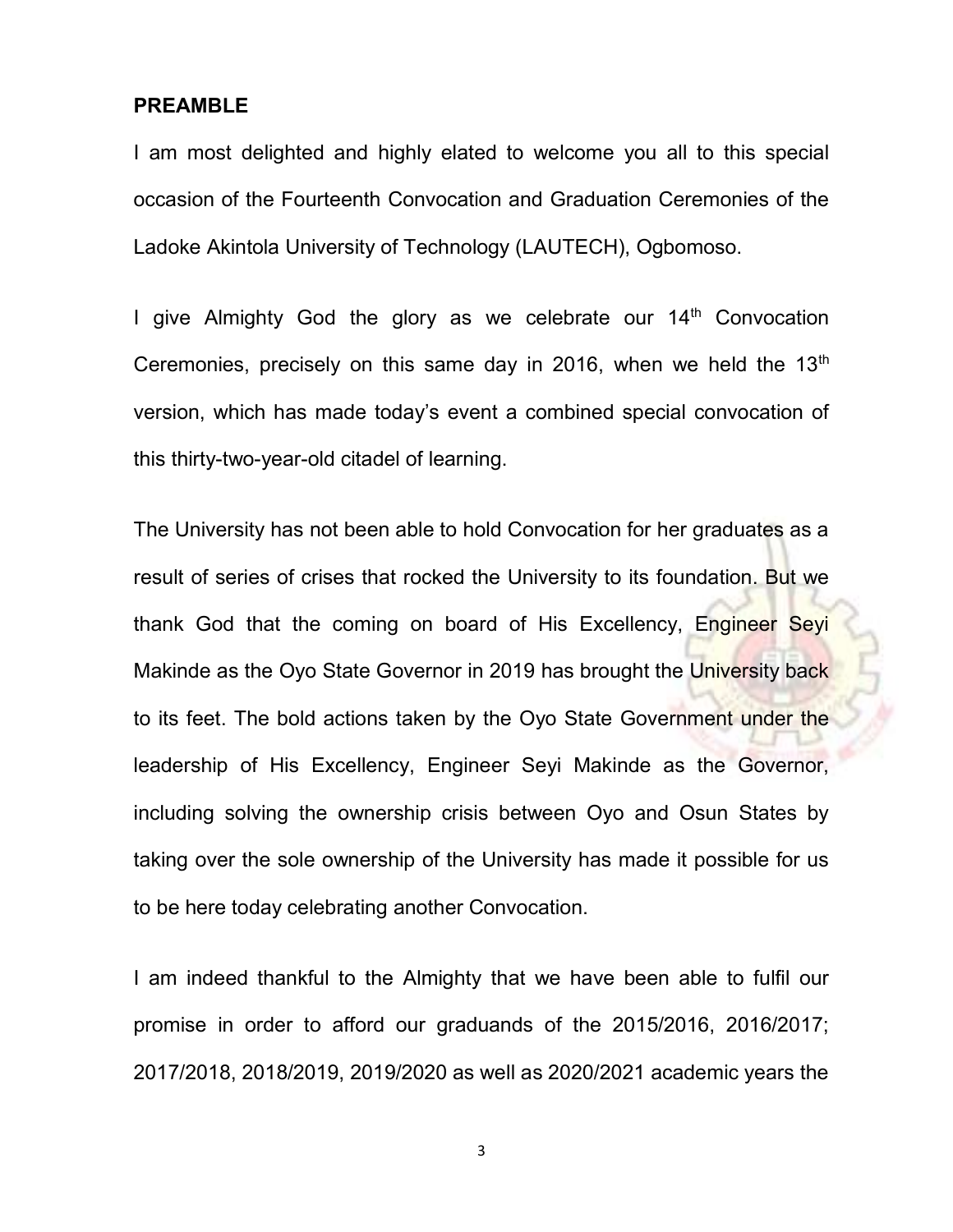opportunity to graduate formally after a long period of time and to have the opportunities and privileges associated with it.

I want to specially welcome our guests and well-wishers to this epochmaking occasion, and to congratulate our esteemed parents and guardians of our graduands who have deemed it fit to come and grace this joyful occasion with their children and wards. I also welcome academic and nonteaching staff whose God has used over the years to nurture our graduands.

### THE GRADUANDS

Today, a total of twenty-four thousand, seven hundred and four (24,704) graduands will be awarded first degrees from various faculties indicated hereunder:

- 1. Faculty of Agricultural Sciences
- 2. Faculty of Basic Medical Sciences
- 3. Faculty of Clinical Sciences
- 4. Faculty of Environmental Sciences
- 5. Faculty of Engineering and Technology
- 6. Faculty of Nursing Sciences
- 7. Faculty of Management Sciences
- 8. Faculty of Pure and Applied Sciences.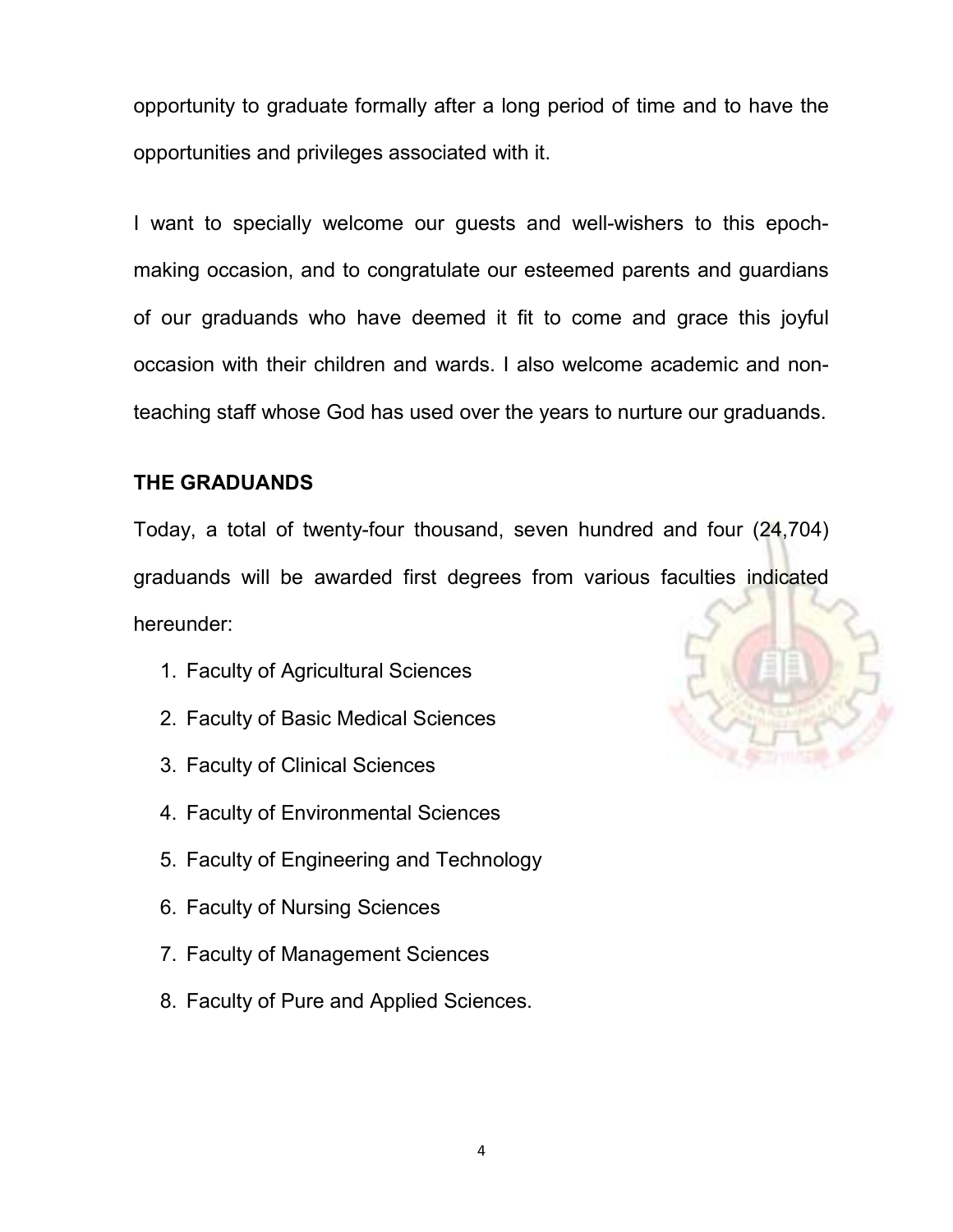| <b>FACULTY OF AGRICULTURAL SCIENCES</b><br><b>CLASS OF DEGREE</b> |                                              |                |  |             |                                    |             |                |              |  |
|-------------------------------------------------------------------|----------------------------------------------|----------------|--|-------------|------------------------------------|-------------|----------------|--------------|--|
|                                                                   | 1                                            | 2 <sup>1</sup> |  | $2^2$       | 3 <sub>RD</sub>                    | <b>PASS</b> |                | <b>TOTAL</b> |  |
| 2015/2016                                                         | 22                                           | 376            |  | 798         | 186                                |             |                | 1382         |  |
| 2017/2018                                                         | 9                                            | 322            |  | 686         | 133                                |             |                | 1150         |  |
| 2018/2019                                                         | 31                                           | 406            |  | 434         | 130                                | 1           |                | 1002         |  |
| 2019/2020                                                         | 30                                           | 703            |  | 932         | 76                                 |             |                | 1741         |  |
| 2020/2021                                                         |                                              |                |  |             |                                    |             |                |              |  |
| <b>FACULTY OF BASIC MEDICAL SCIENCES</b>                          |                                              |                |  |             |                                    |             |                |              |  |
| 2015/2016                                                         | 1                                            | 148            |  | 286         | 107                                | 24          |                | 566          |  |
| 2017/2018                                                         |                                              | 109            |  | 247         | 62                                 | 3           |                | 421          |  |
| 2018/2019                                                         | 9                                            | 159            |  | 183         | 45                                 | 5           |                | 401          |  |
| 2019/2020                                                         | $\overline{4}$                               | 187            |  | 313         | 142                                | 27          |                | 671          |  |
| 2020/2021                                                         |                                              |                |  | 9           | 5                                  |             |                | 14           |  |
| <b>FACULTY OF CLINICAL SCIENCES</b><br>(MEDICINE)                 |                                              |                |  |             |                                    |             |                |              |  |
| 2015/2016                                                         | 100                                          |                |  |             | <b>UNCLASIFIED</b>                 |             |                | 100          |  |
| 2017/2018                                                         | 188                                          |                |  |             |                                    |             |                | 188          |  |
| 2018/2019                                                         | 69                                           |                |  |             |                                    |             |                | 69           |  |
| 2019/2020                                                         | $\overline{7}$                               |                |  |             |                                    |             |                | 07           |  |
| 2020/2021                                                         |                                              |                |  |             |                                    |             |                |              |  |
|                                                                   |                                              |                |  |             | <b>FACULTY OF NURSING SCIENCES</b> |             |                |              |  |
|                                                                   | <b>DISTINCTION</b>                           | <b>CREDIT</b>  |  | <b>PASS</b> |                                    |             |                |              |  |
| 2015/2016                                                         |                                              | 235            |  | 79          |                                    |             |                | 314          |  |
| 2017/2018                                                         |                                              | 499            |  | 168         |                                    |             |                | 667          |  |
| 2018/2019                                                         |                                              | 288            |  | 42          |                                    |             |                | 330          |  |
| 2019/2020                                                         | 03                                           | 662            |  | 50          |                                    |             |                | 712          |  |
| 2020/2021                                                         |                                              |                |  |             |                                    |             |                |              |  |
|                                                                   | <b>FACULTY OF ENGINEERING AND TECHNOLOGY</b> |                |  |             |                                    |             |                |              |  |
| 2015/2016                                                         | 26                                           | 404            |  | 498         | 179                                |             | 12             | 1119         |  |
| 2017/2018                                                         | 36                                           | 306            |  | 470         | 148                                |             | 4              | 964          |  |
| 2018/2019                                                         | 43                                           | 363            |  | 466         | 144                                |             | 6              | 979          |  |
| 2019/2020                                                         | 36                                           | 430            |  | 573         | 117                                |             | 1              | 1157         |  |
| 2020/2021                                                         | 1                                            | 63             |  | 47          | 5                                  |             |                | 116          |  |
|                                                                   | <b>FACULTY OF ENVIRONMENTAL SCIENCES</b>     |                |  |             |                                    |             |                |              |  |
| 2015/2016                                                         | -                                            | 60             |  | 245         | 57                                 |             | 1              | 363          |  |
| 2017/2018                                                         |                                              | 45             |  | 208         | 58                                 |             | $\mathbf 1$    | 675          |  |
| 2018/2019                                                         |                                              | 61             |  | 134         | 19                                 |             |                | 214          |  |
| 2019/2020                                                         | $\overline{2}$                               | 74             |  | 218         | 26                                 |             | $\overline{2}$ | 322          |  |
| 2020/2021                                                         | -                                            | -              |  | 1           | 5                                  |             | 28             | 34           |  |

The following is the breakdown of the figure showing the class of degrees across faculties in the University: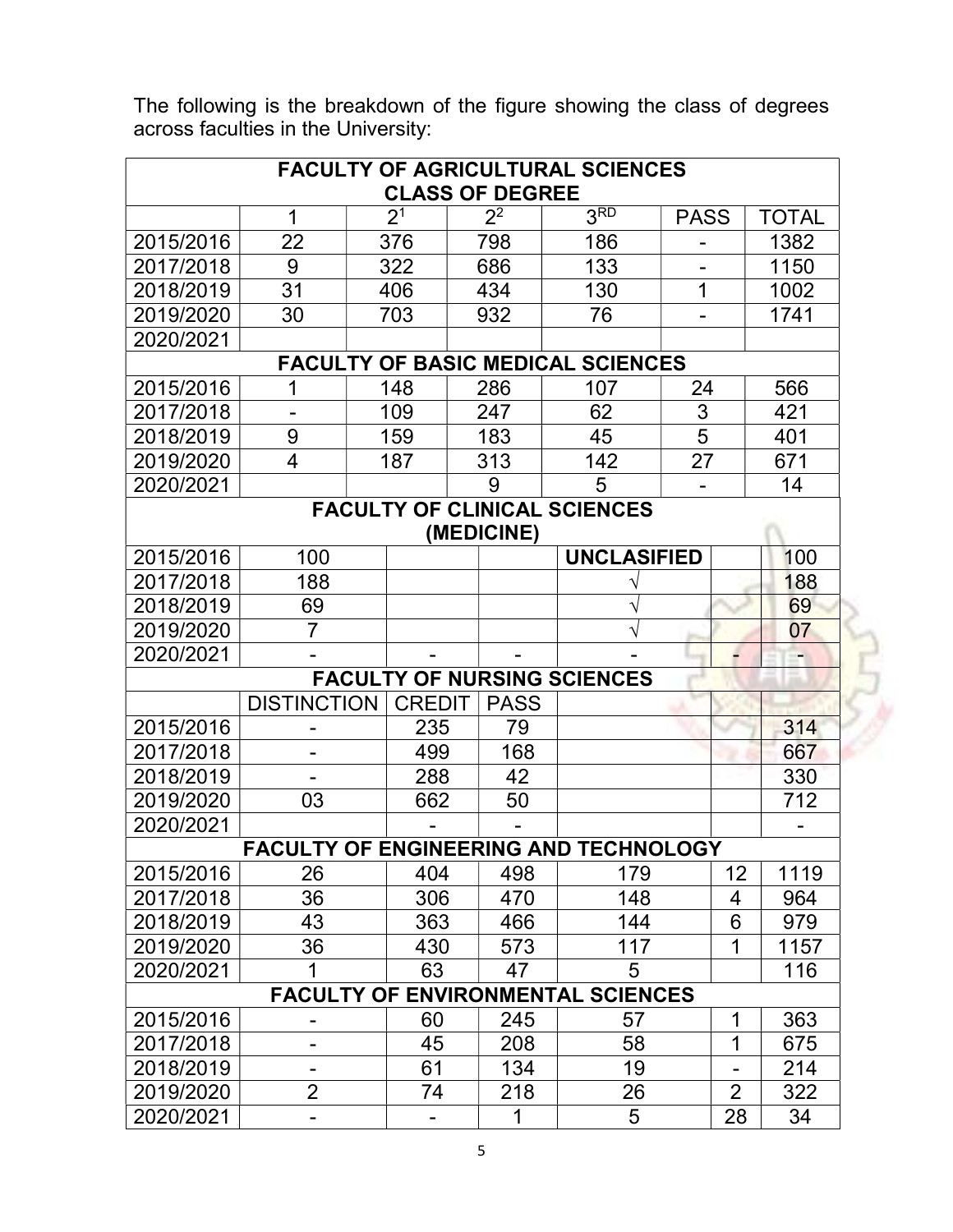| <b>FACULTY OF MANAGEMENT SCIENCES</b>       |                |       |        |       |     |        |  |
|---------------------------------------------|----------------|-------|--------|-------|-----|--------|--|
| 2015/2016                                   | 3              | 230   | 675    | 136   |     | 1045   |  |
| 2017/2018                                   | $\overline{2}$ | 204   | 667    | 154   | 6   | 1033   |  |
| 2018/2019                                   | 8              | 189   | 652    | 86    |     | 935    |  |
| 2019/2020                                   | $\overline{2}$ | 246   | 759    | 13    | 18  | 1035   |  |
| 2020/2021                                   | $\overline{2}$ | 86    | 38     |       |     | 126    |  |
| <b>FACULTY OF PURE AND APPLIED SCIENCES</b> |                |       |        |       |     |        |  |
| 2015/2016                                   | 8              | 258   | 560    | 372   | 52  | 1250   |  |
| 2017/2018                                   | 28             | 261   | 491    | 331   | 40  | 1151   |  |
| 2018/2019                                   | 49             | 278   | 313    | 183   | 39  | 862    |  |
| 2019/2020                                   | 34             | 441   | 776    | 279   | 23  | 1553   |  |
| 2020/2021                                   |                | 3     | 5      | 23    | 5   | 36     |  |
| <b>GRAND</b>                                | 753            | 8,096 | 12,023 | 3,221 | 299 | 24,704 |  |
| <b>TOTAL</b>                                |                |       |        |       |     |        |  |
| <b>OVERALL TOTAL</b><br>24,704              |                |       |        |       |     |        |  |

On this note, I wish to report that these graduands, who are being awarded the various Degrees of this University, have kept to the oath to which they swore during their matriculation.

To our lucky graduands, I say congratulations. I am proud to say without any fear of contradiction that you have been trained academically and otherwise that all you do must be in line with the University motto of EXCELLENCE, INTEGRITY and SERVICE. It is my belief that having weathered the storm all these years, you are ready to go and conquer the world.

#### MY CHARGE

I charge you to be focused, determined, courageous, enterprising and technologically sharp-witted. Note that your schooling may be over, but remember that your education still continues. You are, therefore, enjoined to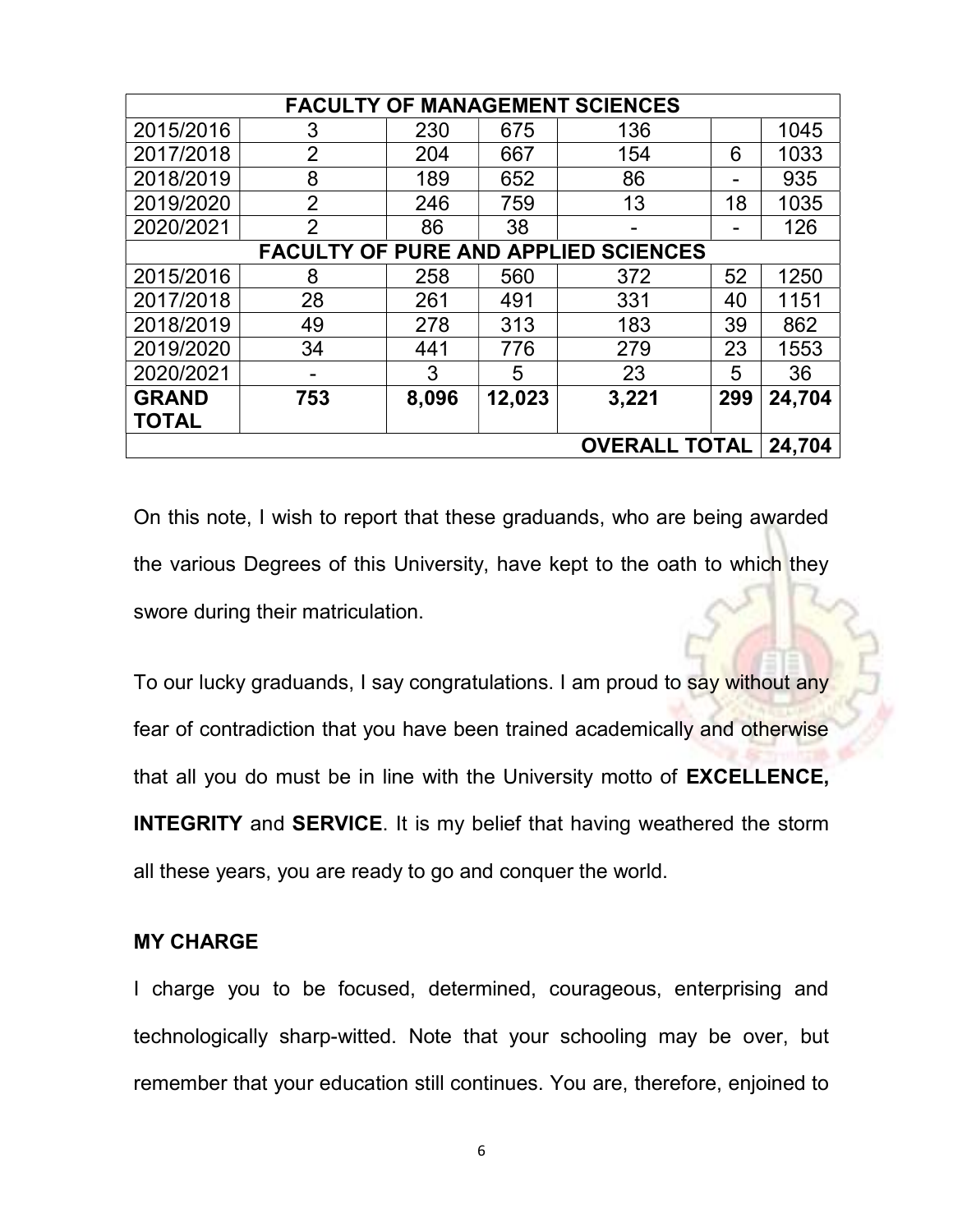engage yourself in continuous training and education and be always prepared to contribute your quota to nation building. I admonish you to be good ambassadors of this University and be ready to give back to your alma mater as the Lord gives you the grace.

To the lucky Parents and Guardians, your investment and prayers have yielded good dividends. I say congratulations to you all for seeing your wards succeed in the primary assessment for which you sent them to us. By the Grace of God, you will continue to reap the fruits of your hard labour in good health, long life and sound mind.

## DEVELOPMENTS IN THE UNIVERSITY SINCE THE LAST **CONVOCATION**

Distinguished Ladies and Gentlemen, it will be necessary to take stock of some of the giant strides we have made since the last Convocation Ceremonies and to appreciate those who supported the various developmental initiatives.

### INTERNATIONAL AND NATIONAL RANKINGS

The University has continued to hold its own and is well-ranked by both local and international academic rating agencies. NUC in late 2021 ranked LAUTECH as the best state University in Nigeria and the  $4<sup>th</sup>$  best in the country.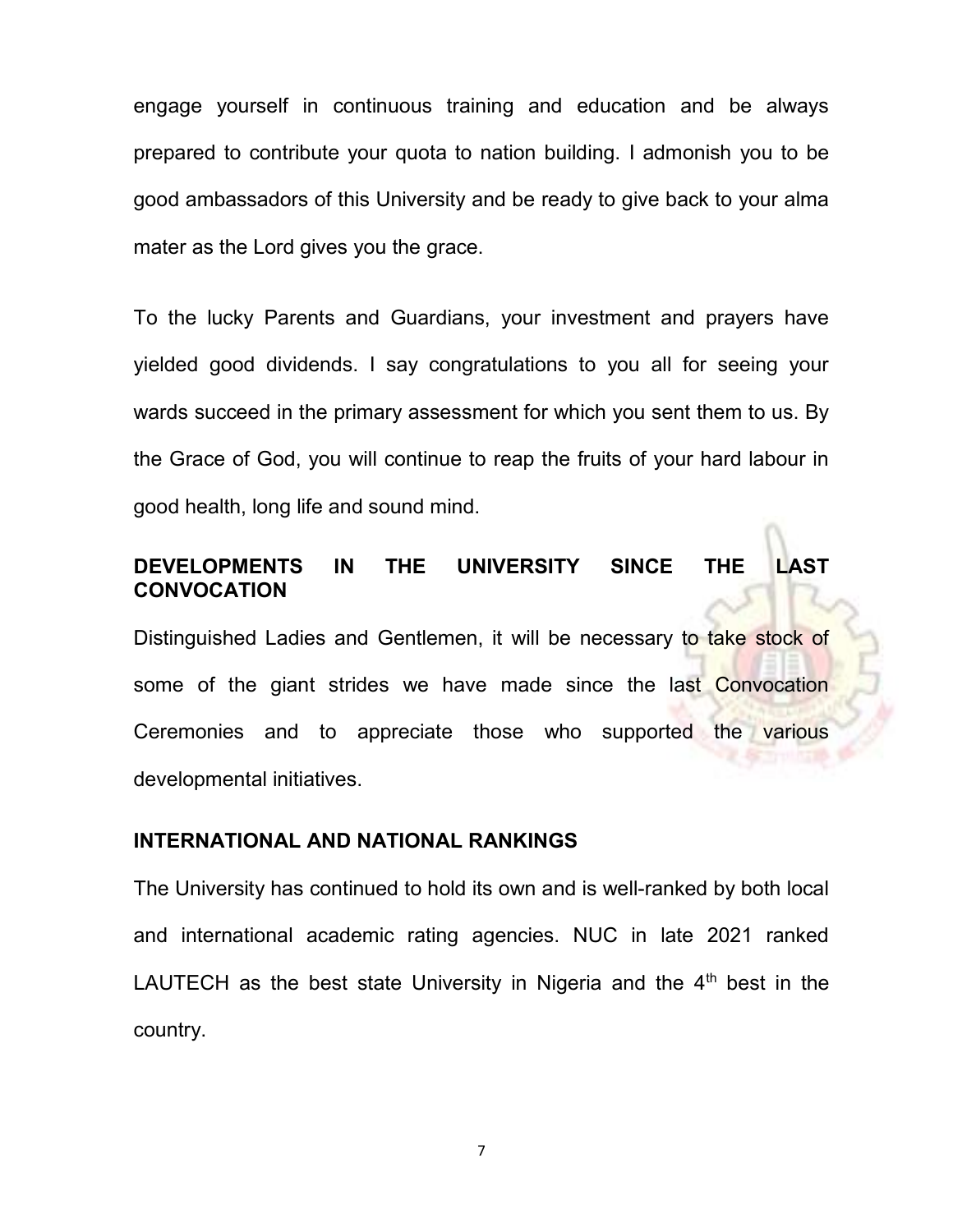Similarly, leading global ranking body based in Turkey, AD scientific Index Limited has for the umpteenth time ranked LAUTECH as a leader among its peers in production of researchers. In the latest ranking (March 11, 2022), the body rated LAUTECH as the  $9<sup>th</sup>$  best University in Nigeria in its "World Scientist and University Rankings 2022" which improved from 11<sup>th</sup> in 2021. Its position as accessed on the website of the organization via real-time analysis indicated that the Institution was  $67<sup>th</sup>$  in Africa, which improved from 74<sup>th</sup> in 2021, based on the performance of her scholars.

### ENTREPRENEURSHIP DEVELOPMENT AND INNOVATION

Our University has continued to make modest strides in fostering entrepreneurship and entrepreneurship education for her students.

Senate, on February 2022, approved compulsory entrepreneurship curriculum for the entrepreneurship course (theory and practice) which is expected to commence as from the 2022/2023 academic session.

The 2022 Hult Prize campus challenge was held at The Great Hall of the the university on March  $10<sup>th</sup>$ , 2022. The Hult Prize, which was facilitated by Bill Clinton foundation, in partnership with the Hult International Business School and the United Nations Foundation was established in the year 2010 is an annual competition designed to crowd-source ideas from university students across the globe and to challenge students to come up with innovative ideas that can change the world for the better.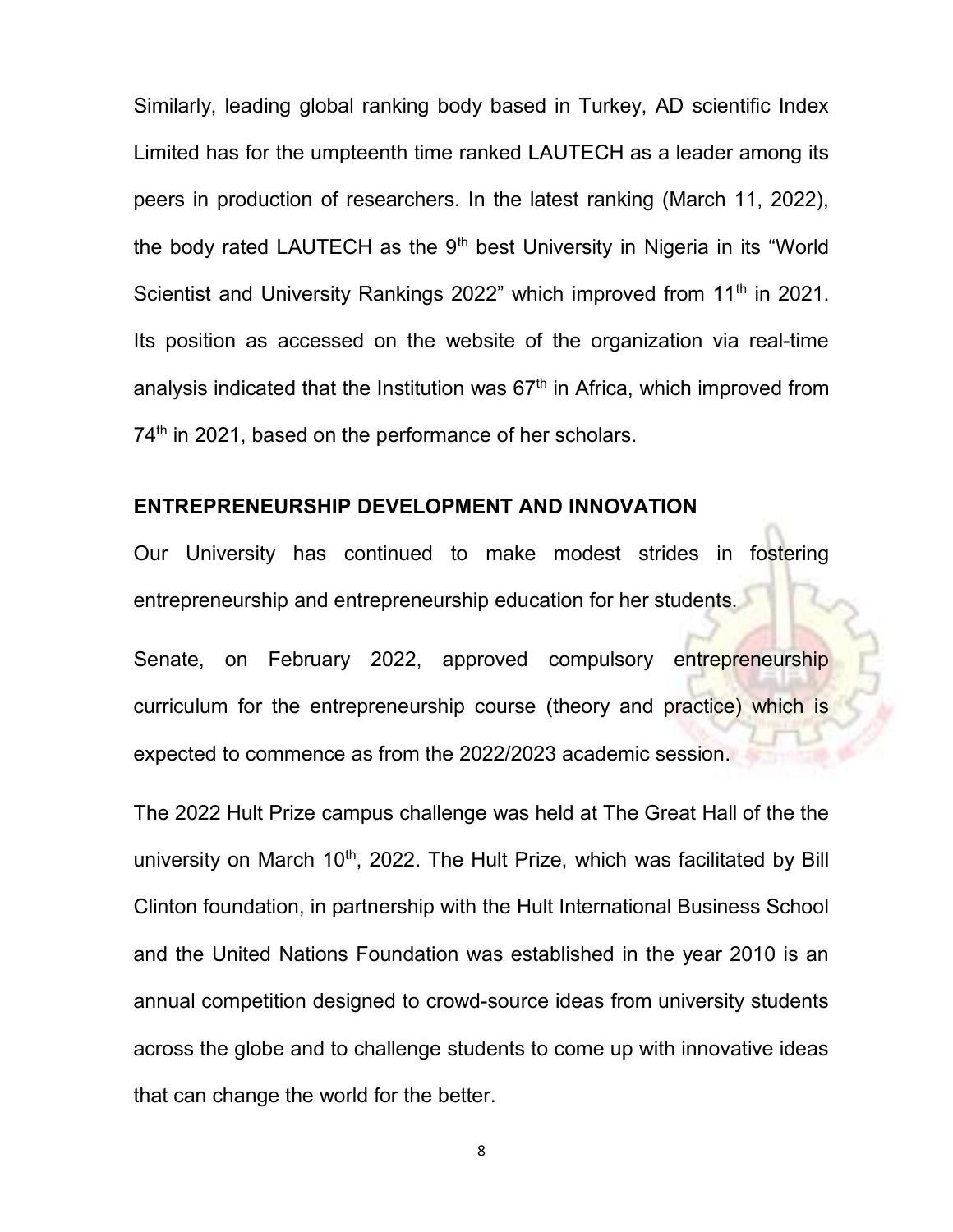# NEW FACULTIES AND DEPARTMENTS

In addition to the seven (7) existing Faculties in the University, new programmes in different Faculties and Departments have been approved for the university by NUC as follows:

# Faculty of Computing and Informatics

- Department of Computer Science
- Department of Cyber Security
- Department of Information System
- Department of Library and Information Science

# Faculty of Food and Consumer Sciences

- Department of Food Science
- Department of Nutrition and Dietetics
- Department of Consumer and Home Economics
- Department of Hospitality and Tourism

# Faculty of Nursing Science

- Department of Medical and Surgical Nursing
- Department of Maternal and Child Health Nursing
- Department of Community and Public Health Nursing
- Department of Mental Health and Psychiatric Nursing

## Faculty of Arts and Social Sciences

- Department of English and Literary Studies
- Department of Philosophy

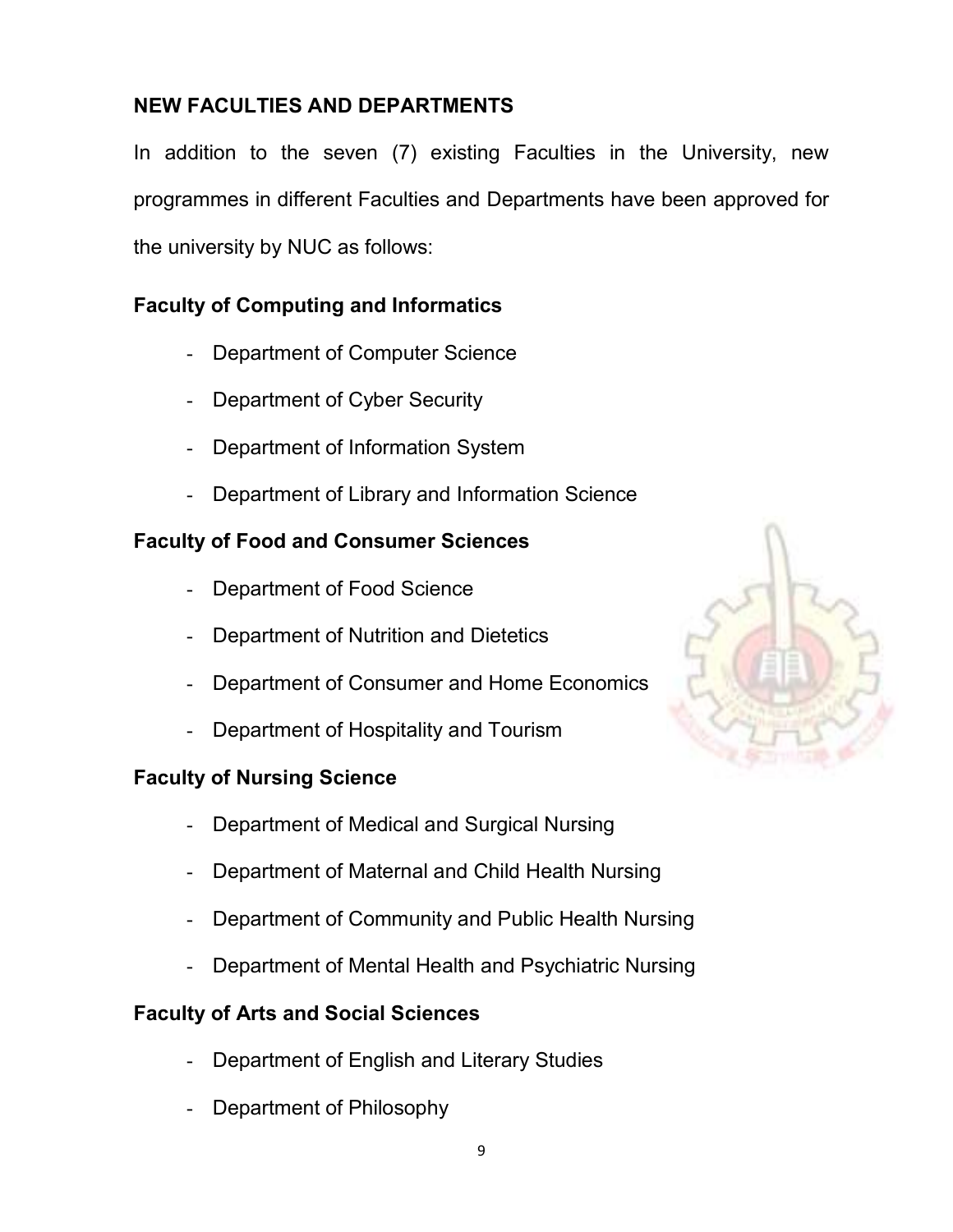- Department of History
- Department of Sociology

### College of Agricultural Sciences and Renewable Natural Resources, Faculty of Renewable Natural Resources, Iseyin Campus

- Department of Forest Resource Management
- Department of Wildlife and Ecotourism Management
- Department of Aquaculture and Fisheries Management

In line with the Oyo State Government vision to change the University from technology to conventional one and in addition to the above, processes are on-going to establish other programmes such as Law, Political Science, Mass Communication, Education and others. This is in order to make University education available to a large population of Oyo State indigenes in particular and well as others in general.

### CENTRE FOR EMERGING SKILLS TECHNOLOGY (CEST)

The university Management established the Centre for Emerging Skills Technology (CEST) in the year 2019. The mandate of CEST is to develop competencies for the future.

The Chairman of CEST, Prof. John Adedapo Ojo was saddled with the responsibility of setting up and overseeing the operations of the Skill-G/TETFUND/NUC/Science, Engineering and Technology (SET) laboratories. The four laboratories are hosted on the ground floor of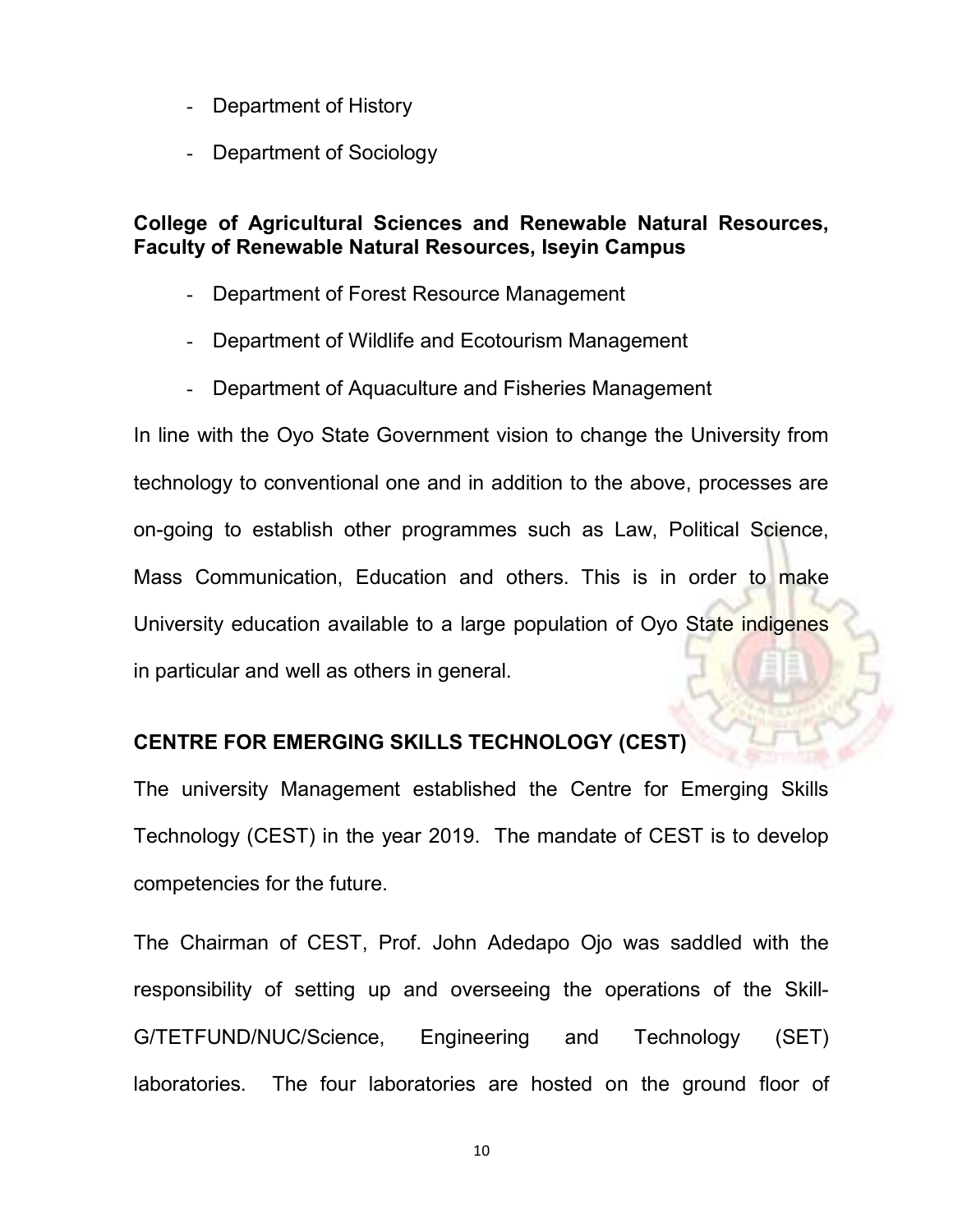Olusegun Oke Library Annex, College of Health Sciences. These laboratories are fully furnished and well equipped with state-of-the-art science and engineering laboratory kits and machines.

The Laboratories are:

- i. Electronics & Communication,
- ii. Autotronics,
- iii. Mechatronics and
- iv. Air-Conditioning & Refrigeration

CEST has been organizing a weekly training programme for the Technologists and Technical Staff of the relevant departments on how to use this equipment.

Meanwhile, because of the interest of the Governor Oluseyi Makinde in establishing a Technology Innovation Hub, commissioning of the completed hub consisting of a conference hall, lecture hall, robotics laboratory, autotronics workshop, research laboratory and offices, exhibition hall and administrative offices with state–of– the art equipment is part of the activities lined up for the combined special 14<sup>th</sup> Convocation Ceremonies. The hub after commissioning by His Excellency, Engr. Oluseyi Abiodun Makinde will be used for training programmes such as Micro-Credentials, Mini-Degrees etc.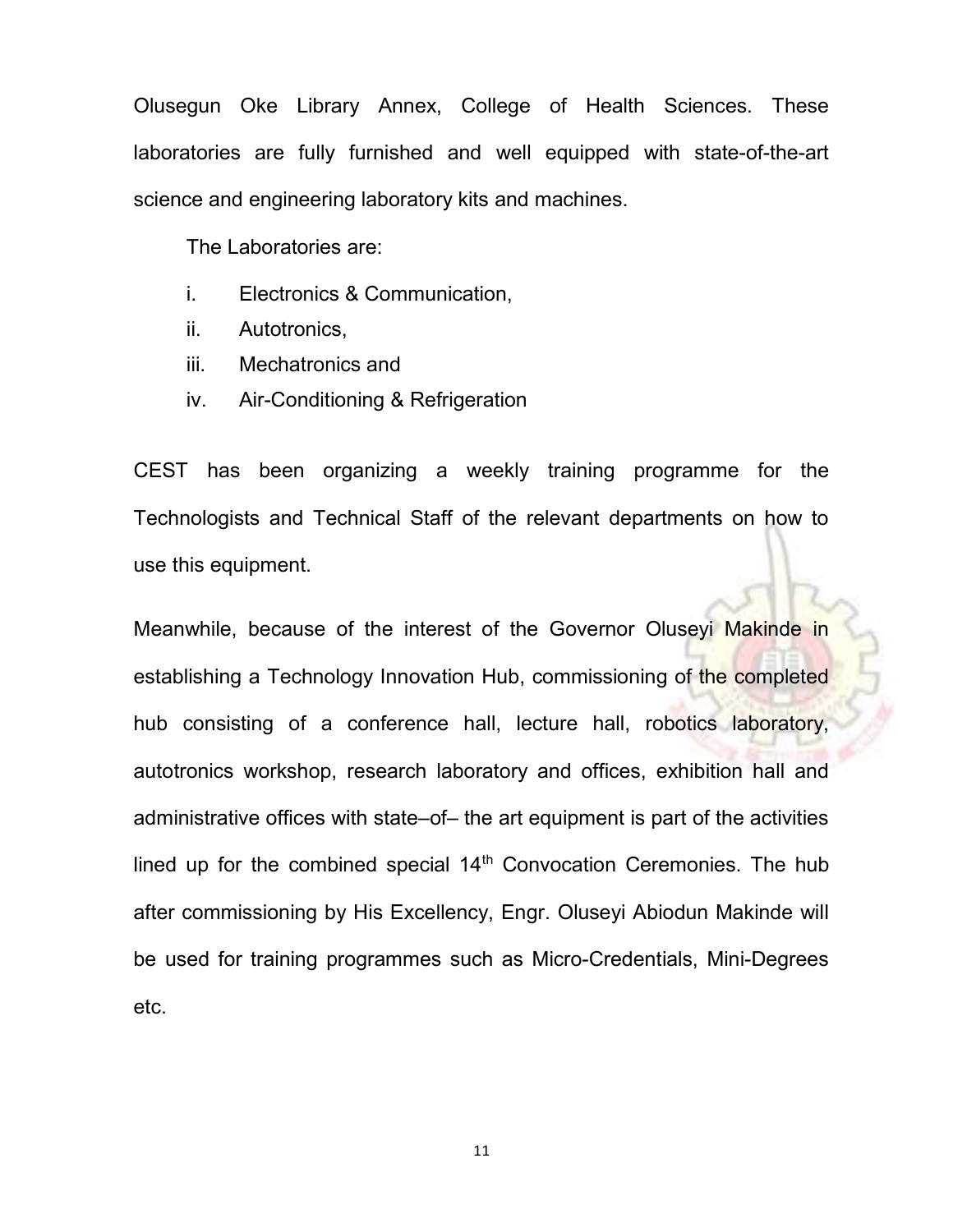## DIRECTORATE OF CENTRE FOR RESEARCH, INNOVATION AND **DISCOVERY**

The Directorate of Centre for Research, Innovation and Discovery (LAUCRID) under the leadership of Prof. I. A. Adedosu has been involved in the development of LAUTECH students technology-wise. Some of our students recently participated in a competition tagged Technology and Innovation EXPO 2022 organized by the Federal Ministry of Science, Technology and Innovation and they came second under the tertiary institution category. This is part of the University strategy to develop allround students and also make significant contribution to the development of society in general and Oyo State in particular.

The Directorate produced two thousand (2000) pieces of 250ml (pump cap) alcohol-based hand sanitizers and one thousand (1000) pieces of 250ml hand wash for the University which assisted the University to meet the guidelines for safe re-opening of the University during COVID-19 Pandemic.

#### ENERGY/POWER SUPPLY

i. The University Energy Committee and Faculty of Engineering and Technology Committee designed a hybrid PV solar diesel generating system for the new Faculty of Engineering and Technology (FET) building. One of the advantages of the design is the use of 100 kVA diesel generators instead of a 200 KVA generator which reduces fuel consumption and in turn ensures minimum environmental pollution, a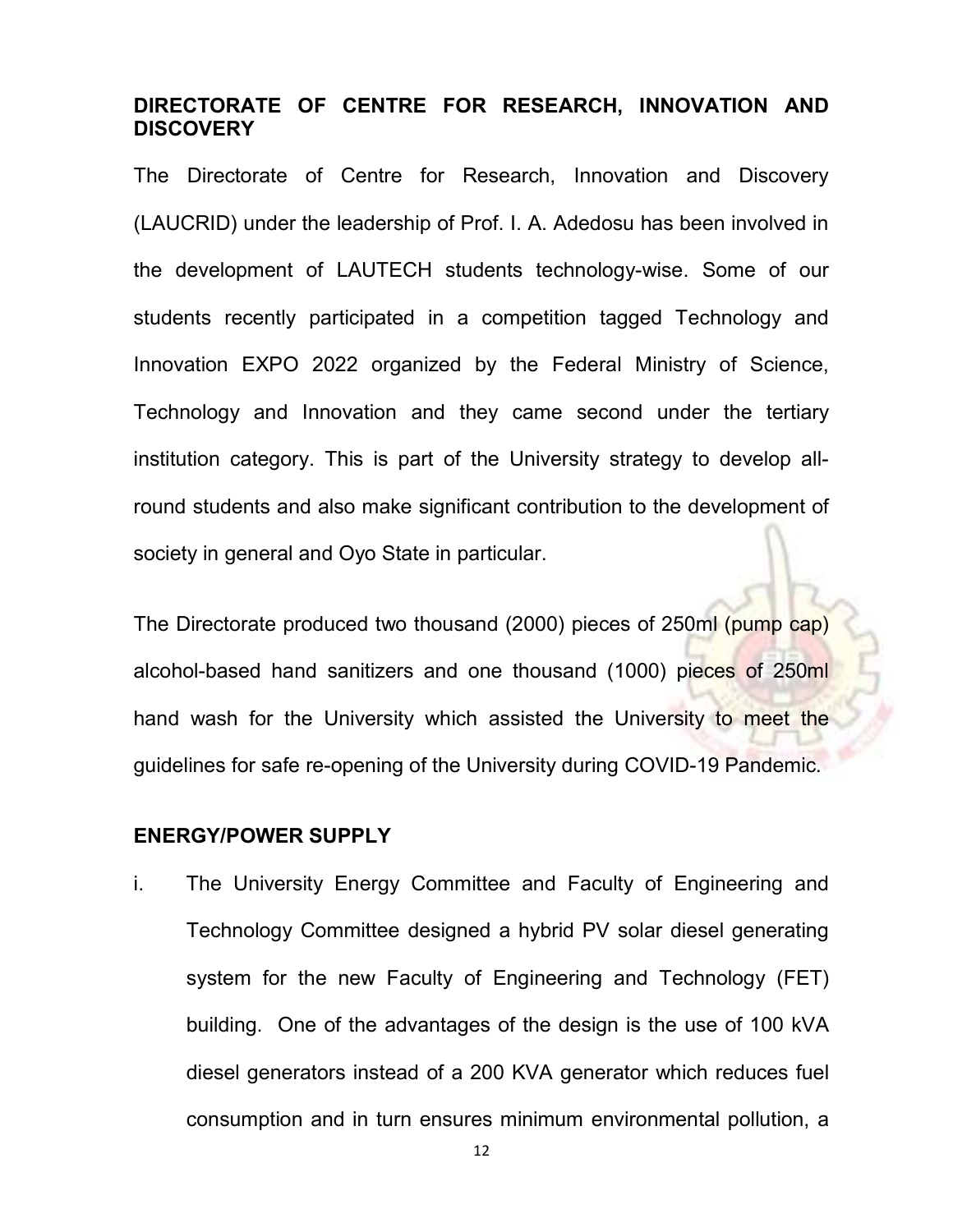major contributor to global warming. The design serves as a template for the design of hybrid power system for any unit/department of the university. The project is at the implementation stage.

- ii. In the last one year, the Committee has been assisting in the design of solar powered inverter and inverter with storage battery as backup power supply for various units of the university that includes Academic Planning Unit, new Pure and Applied Sciences Building, New Laboratory Complex and Department of Architecture.
- iii. The Committee, in collaboration with the Transmission Company of Nigeria (TCN), prepared a proposal on "The Construction of 21 km, 33 kv overhead lines from new Ogbomoso 132kV Transmission Station to LAUTECH and 2 \*7.5 MVA, 33/11 kV Injection substation at LAUTECH, Ogbomoso". The project is to make possible regular and reliable power supply to the LAUTECH Teaching Hospital and the University main campus which is rapidly developing and expanding. The financial requirement of the project is high, but it can be actualized if one of the Federal Government Agencies, Rural Electrification Agency takes up its implementation.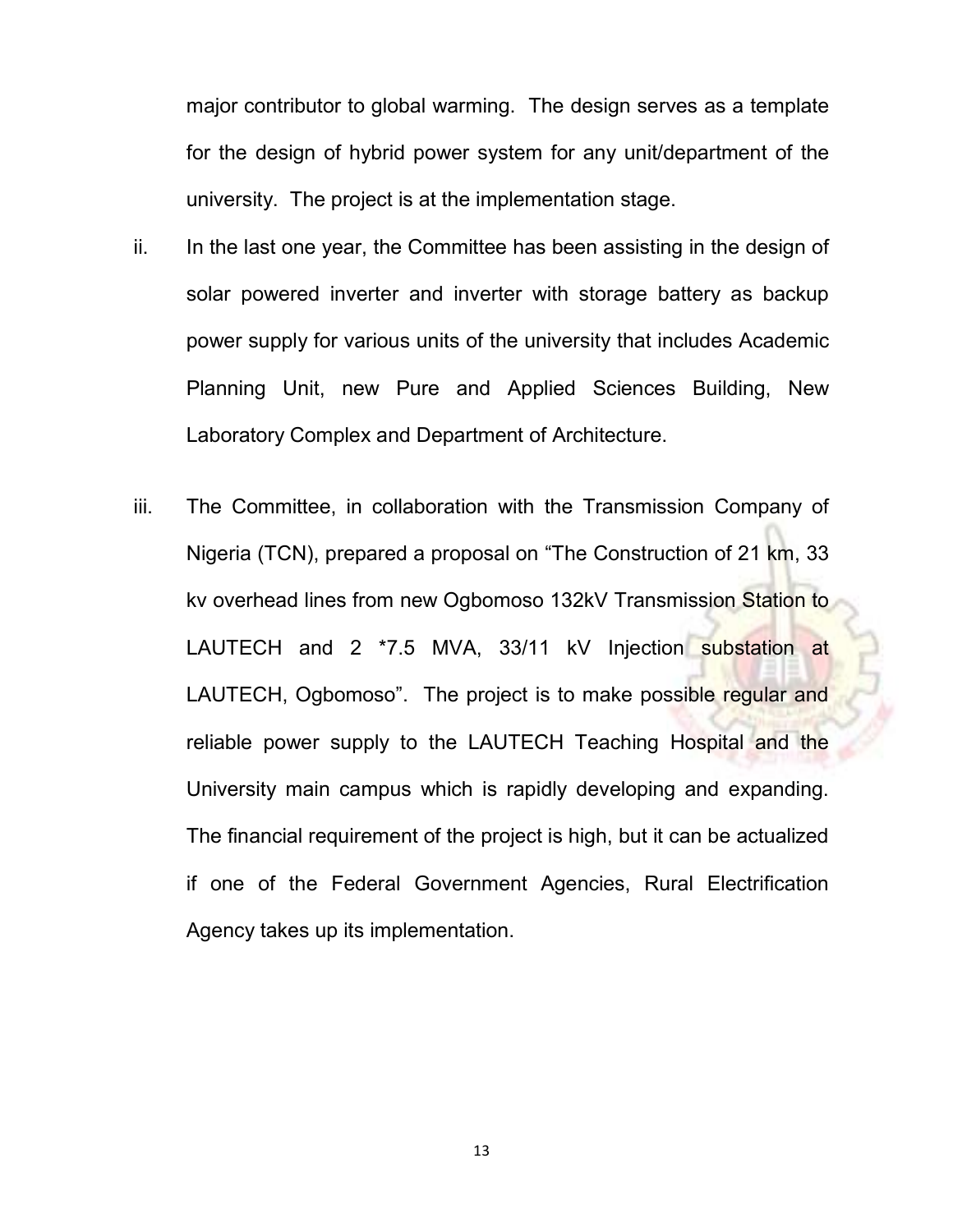### NANOTECHNOLOGY RESEARCH GROUP (NANO)

- (i) LAUTECH Nanotechnology Research Group (NANO<sup>+</sup> ) is a multidisciplinary research group formed on September 4, 2014 to advance the course of nanotechnology research and development.
- (ii) The group has published more than 140 papers since 2015 and made LAUTECH to be the second largest contributor of knowledge in nanotechnology in Nigeria via papers indexed by SCOPUS (2010-2020). Members of the group have contributed enormously to the current ranking of the University by national and international agencies.
- (iii) The head of the group, Prof. Agbaje Lateef is the second most productive researcher in nanotechnology in Nigeria in the last one decade, while five members of the group are among the top twelve (12) nanotechnology scholars in Nigeria as indexed by SCOPUS (2010- 2020).
- (iv) The group has organized 5 annual workshops and conferences on nanotechnology since 2017 to promote research and development.
- (v) Consistently since 2018, the Honorable Minister of Science, Technology and Innovation, Dr. Ogbonnaya Onu has identified with the activities of the group and invited LAUTECH to the 19<sup>th</sup> meeting of National Council on Science, Technology and Innovation through NANO<sup>+</sup>. Also, the group leader, Prof. Lateef was nominated into the membership of the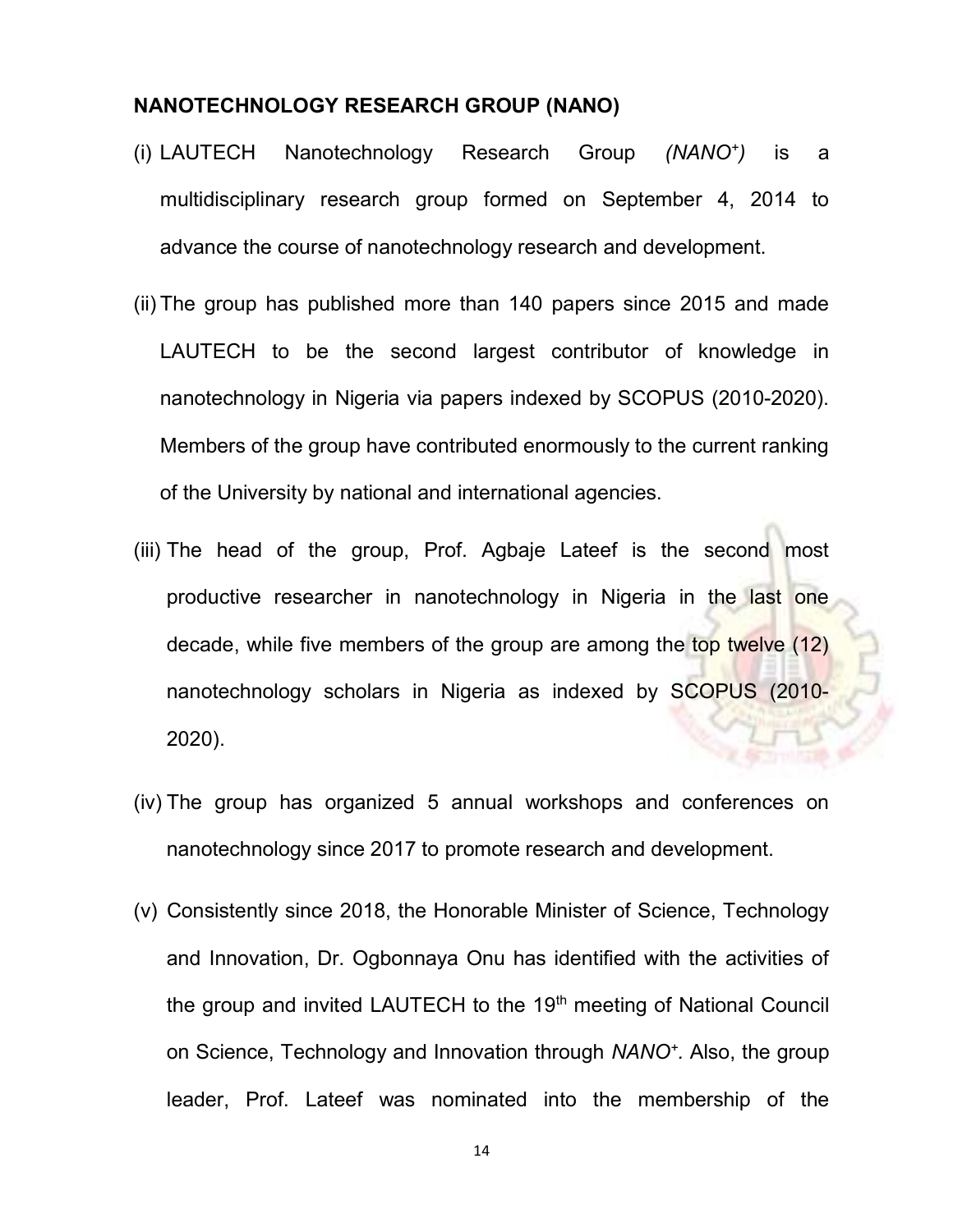Interminsterial Committee on Chemical and Material Industry, Federal Ministry of Science, Technology and Innovation.

- (vi) The group has developed nanobiotics, nanopaint, nanofilters, nanocomposites, nanopesticides, nanofertilizers, dye-sensitized solar cells among other things that can be explored in Nigeria to meet the targets of sustainable development goals of the United Nations.
- (vii) The group launched the first journal on nanotechnology in Sub-Saharan Africa, Nano Plus: Science and Technology of Nanomaterials, which is in its  $4^{th}$  volume.
- (viii) The group has trained many undergraduate and postgraduate students and mentored researchers in more than twenty (2) institutions in Nigeria.
- (ix) The group has popularized nanotechnology and the University through regular publications and interviews in print and electronic media, and also has attention on the younger generation to 'catch them young" on nanotechnology initiatives.
- (x) The research group has the focus of making LAUTECH the hub of nanotechnology research in Nigeria, and is pursuing the establishment of a centre of excellence in nanoscience and nanotechnology in the University.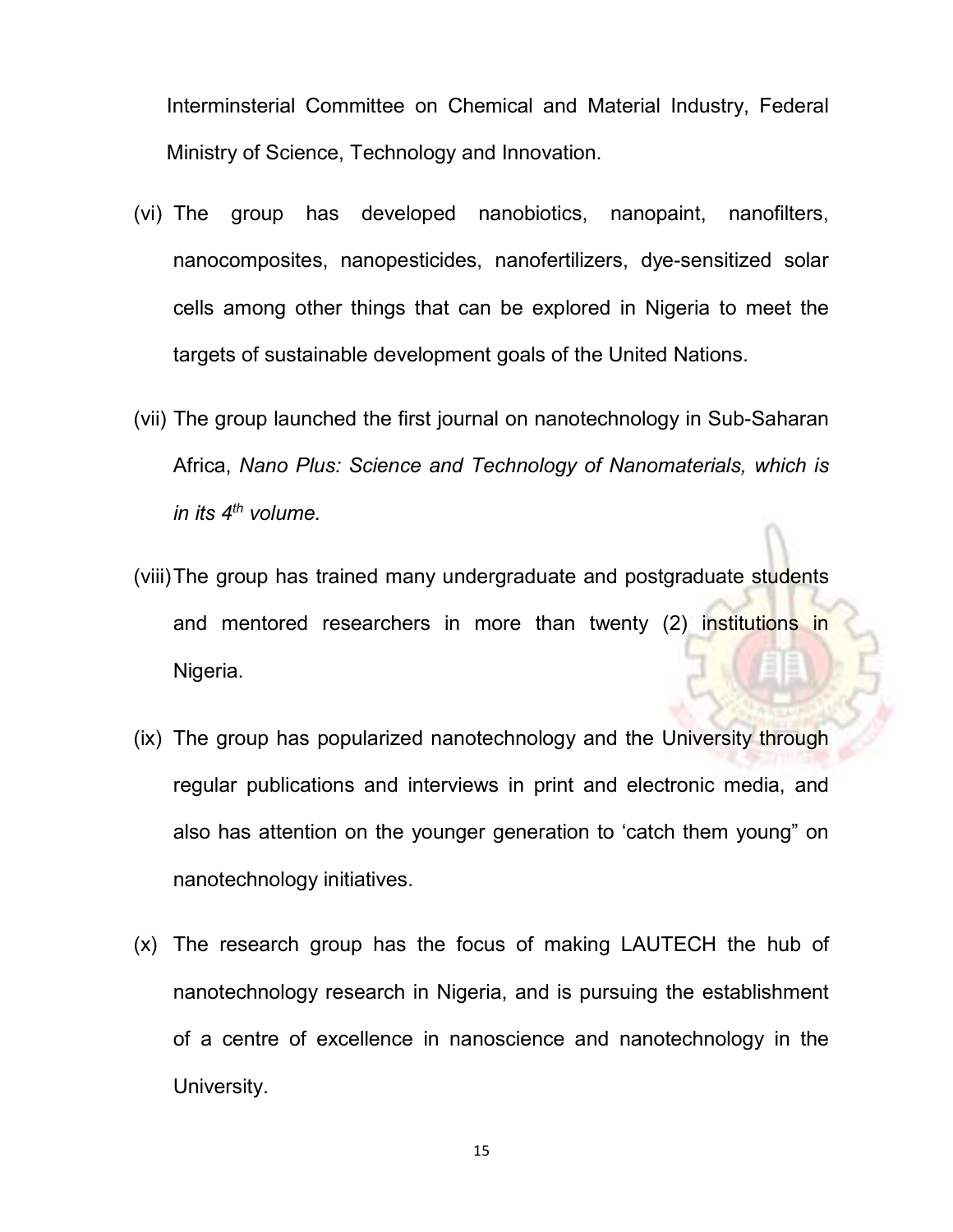#### DISTANCE LEARNING PROGRAMME

- i. The only programme available in the LODLC before 2016 was Computer Science but now we have in addition to this, Nursing Science, Accounting, Marketing, Agricultural Economics and Agricultural Extension and Rural Development totaling six (6) Programmes altogether.
- ii. LODLC uses Learning Management System (LMS) for the training of its students online, which is giving the Centre an edge over its competitors across the country.
- iii. The Centre has trained the chunk of its staff in the use of LMS and Course Adaptation and awarded certificate to the participants with the first set trained in Lagos. LODLC was the first Distance Learning Centre to use Learning Management System (LMS).
- iv. Student population in the LODLC before 2016 was just 400, but now it has risen above 4,000.
- v. The Centre now has students across the six (6) Geo-political zones of the country and a number of international students.

Many universities operating Distance Learning Programme including Kwara State University, Olabisi Onabanjo University, Al-Hikmah University among others have brought their staff to the LODLC for training.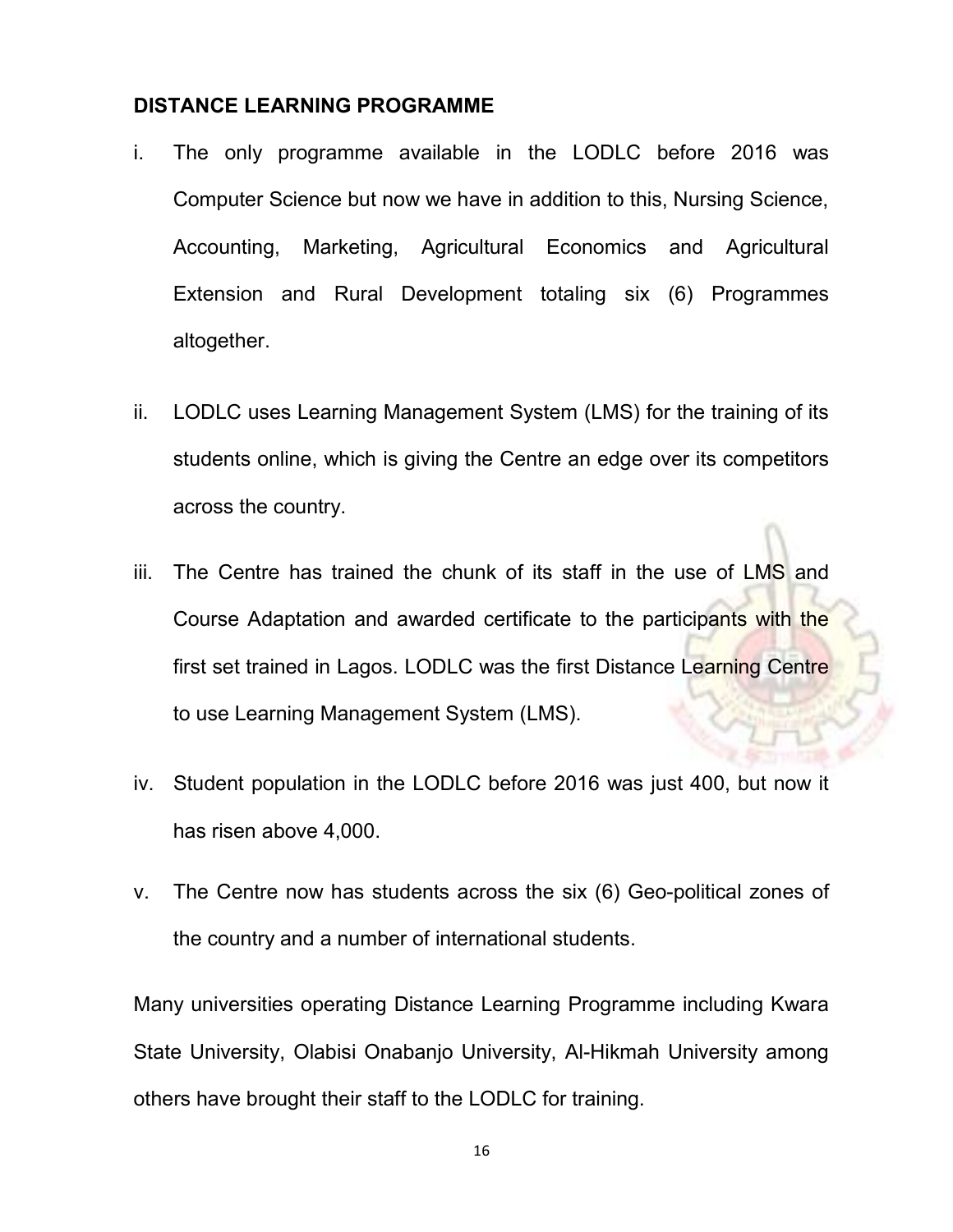The Centre conducted e-examinations during Covid-19 for all its national and international students when everything was put on hold across the globe.

It was reported by the Executive Secretary of the National Universities Commission (NUC) that LAUTECH was the first Nigerian University to sign Memorandum of Understanding (MoU) with the University of London (UoL) for collaboration in online teaching and learning.

The Centre recently organized a Sensitization Workshop on Authentic Assessment for Dual-Mode Universities in Nigeria in collaboration with the Commonwealth of Learning (CoL) Canada where a new and more effective method of assessment was highlighted to improve the fortune of education in Nigeria.

### UNIVERSITY INTERNATIONAL OFFICE

The University International Office headed by Prof. Timothy Olabiyi was established to be a window for international relationships in terms of programmes, linkages, collaborations and research grants. As such, the office remains the University's window to the world. Few of the achievements of this office are the followings:

- Association of Commonwealth Universities (ACU), UK collaborates with Ladoke Akintola University of Technology (LAUTECH), Ogbomoso,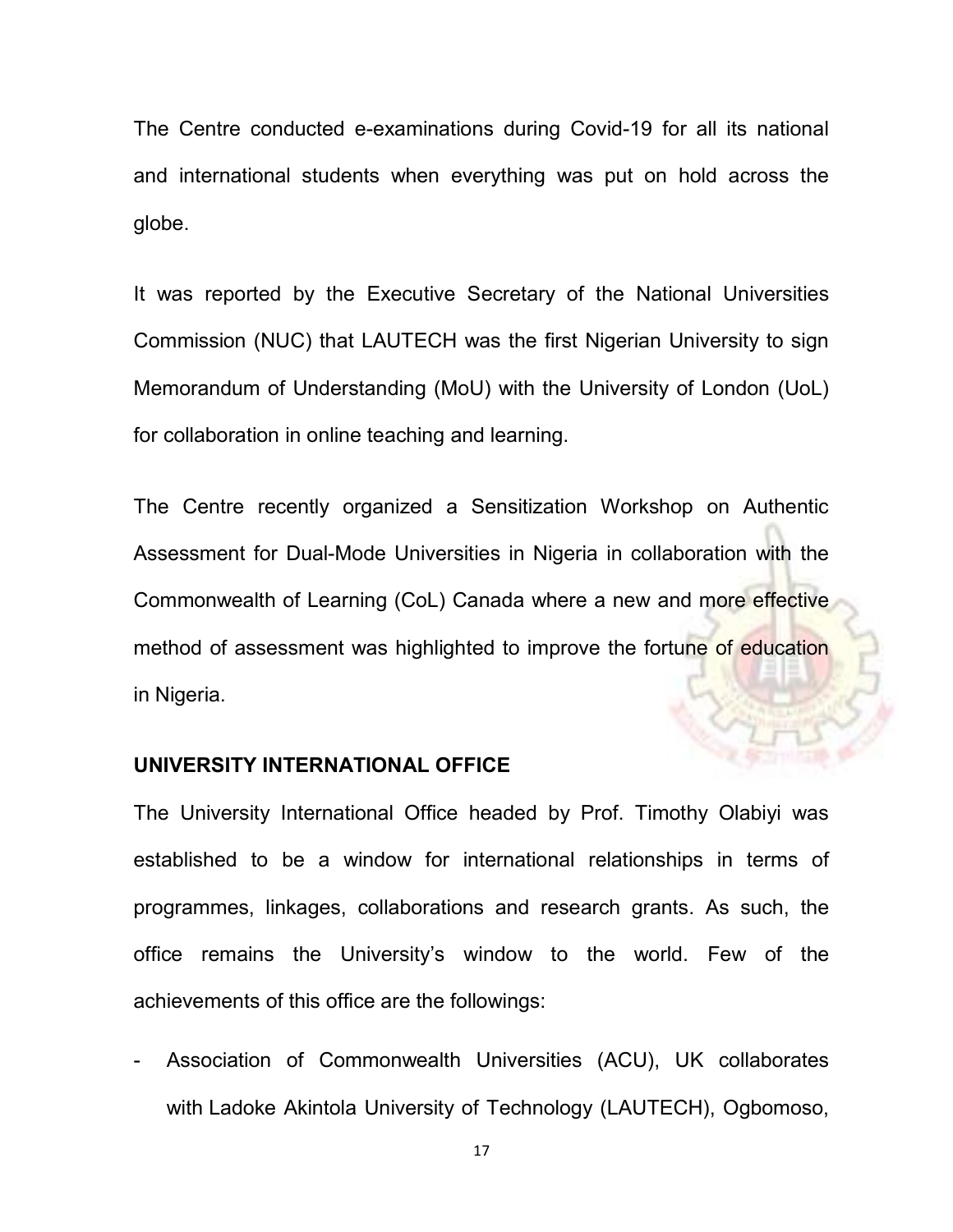Nigeria on Partnership for Enhanced and Blended Learning in West Africa (PEBL-WA) Project.

- COSTECH Computers Ltd, Autodesk Authorized Gold Partner,111 Mclnnis Parkway, San Rafeal, CA, USA entered into partnership with Ladoke Akintola University of Technology, (LAUTECH), Ogbomoso, Nigeria.
- Ladoke Akintola University of Technology, Ogbomoso, Oyo State, is in partnership with the Center for Community Excellence Inc., 8205 Hillsboro Court, Pasadena, Maryland 21122, USA on Renewable Natural Resources.
- College Research & Innovation Management (CRIM) Unit, College of Medicine, University of Ibadan, Ibadan, Nigeria to create Wellcome Trust submission platform for LAUTECH-https://wellcome.org/ Grant, fellowships etc.).
- Cape Peninsula University of Technology (CPUT), Belville South Africa (ii) University of Western Cape, Belville South Africa.
- Sustainable Development Solution Network (SDSN)
	- Bridgia Solutions Limited, Nigeria.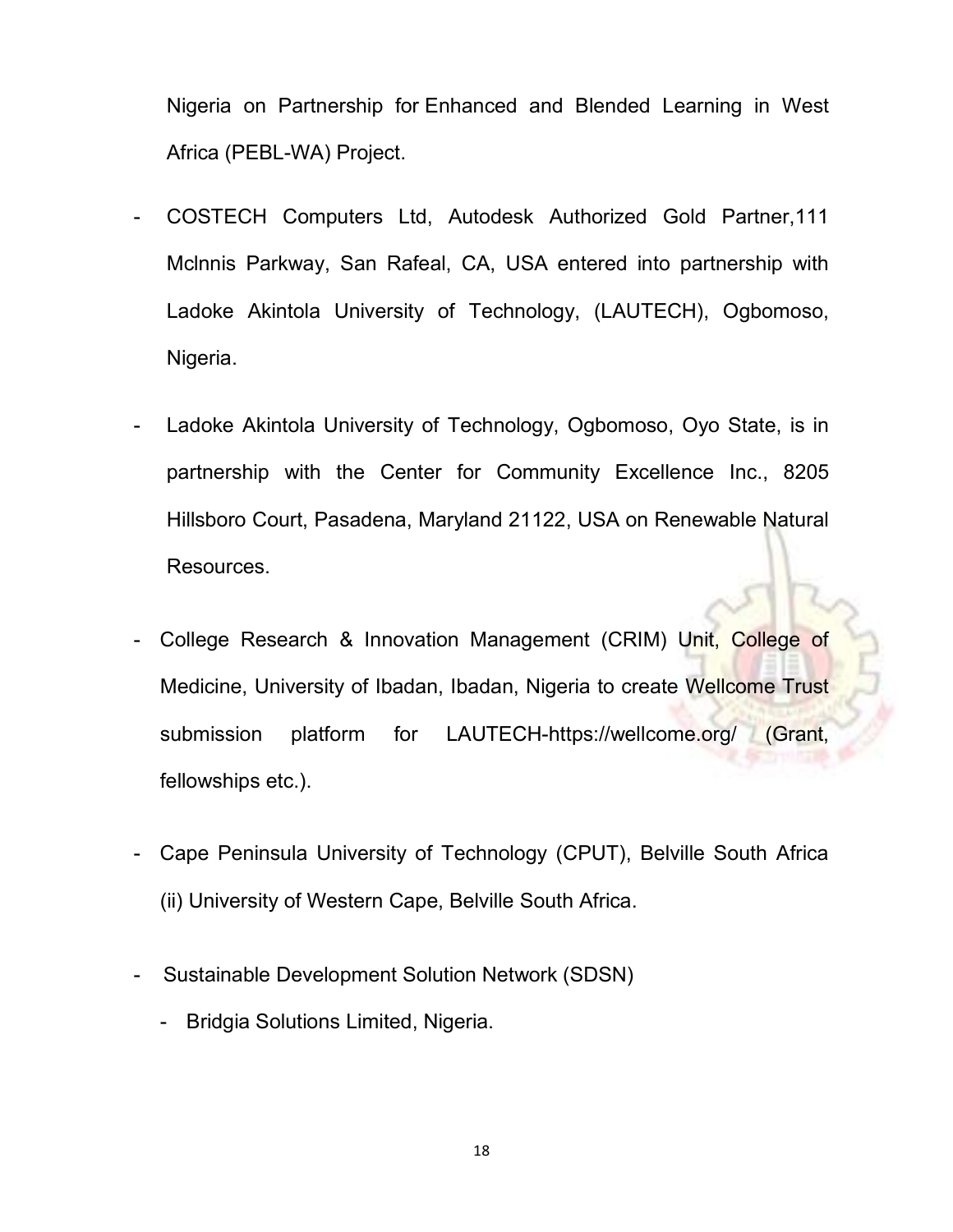- NNPC Professorial Chair in Basinal Studies, Dr. Makanti Baru Geological Research Centre, Ibrahim Badamasi Babangida University, Lapai, Niger State, Nigeria.
- The University currently has 24 International Students (Republic of Mali – 1; United Kingdom – 13; Saudi Arabia – 2; Ethiopia – 1; Canada – 1; Qatar – 1; Liberia – 1; United Arab Emirates – 3; Republic of Benin – 1.

The University International Office in collaboration with the Academic Planning Office of the University has submitted relevant information to Times Higher Education (THE) for the next World University Ranking. Ladoke Akintola University of Technology will be ranked among other Universities in the World very soon.

## LAUTECH INFORMATION COMMUNICATION CENTRE (LICTC)

The LICTC has been in the forefront in providing world class IT services, support training and certification in a conducive environment for staff and students of the University using modern technological tools. The LICTC has recently been re-engineered into several units made up of ICT professionals charged with various responsibilities and roles.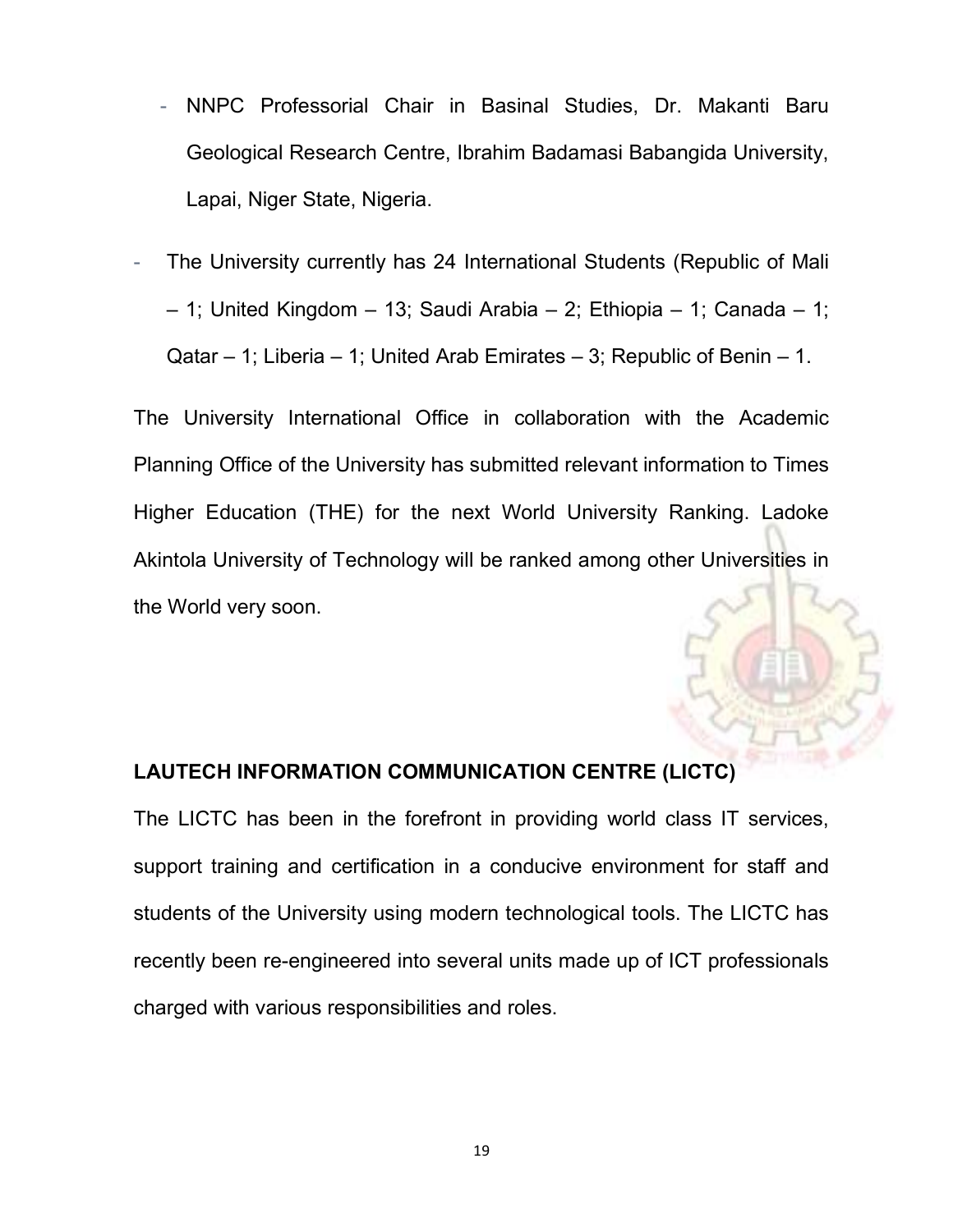Recently, there has been a lot of improvements in the LICTC in the areas of desktop support, web services, network operation, administration and internet services, training services etc.

The Centre has developed capabilities to move LAUTECH away from depending on moving information on memo papers to that to be driven by the knowledge power of Information Technology (IT).

#### SPORTING ACTIVITIES

The University has continued to support sporting activities in order to train sport-loving students in identified strong areas of sporting activities.

Below are some of the laurels won by the sports unit after the last

Convocation Ceremonies

| Name of Sport    | Name of Competition               | <b>Medals Won</b>    | Year |
|------------------|-----------------------------------|----------------------|------|
| Taekwondo        | Korea Ambassador                  | 2 Bronze Medals      | 2019 |
|                  | Cup, Lagos                        |                      |      |
| Taekwondo        | <b>Kwara State Sports</b>         | 1 Silver Medal       | 2019 |
|                  | Festival, Ilorin                  |                      |      |
| Taekwondo        | Lagos State                       | 2 Gold Medals        | 2021 |
|                  | Taekwondo                         |                      |      |
|                  | <b>SPARNORAMA</b>                 |                      |      |
|                  | Championship, Lagos               |                      |      |
| Taekwondo        | Inspector General of              | 1 Bronze Medal       | 2021 |
|                  | Police Taekwondo                  |                      |      |
|                  | Championship, Lagos               |                      |      |
| <b>Athletics</b> | 1 <sup>st</sup> Osun State Sports | 1 Gold and 2         | 2021 |
|                  | Festival, Osogbo                  | <b>Bronze Medals</b> |      |
| Taekwondo        | 26th NUGA Games,                  | 2 Silver and 4       | 2022 |
|                  | Lagos                             | <b>Bronze Medals</b> |      |
| Karate           | 26 <sup>th</sup> NUGA Games,      | 4 Silver and 4       | 2022 |
|                  | Lagos                             | <b>Bronze Medals</b> |      |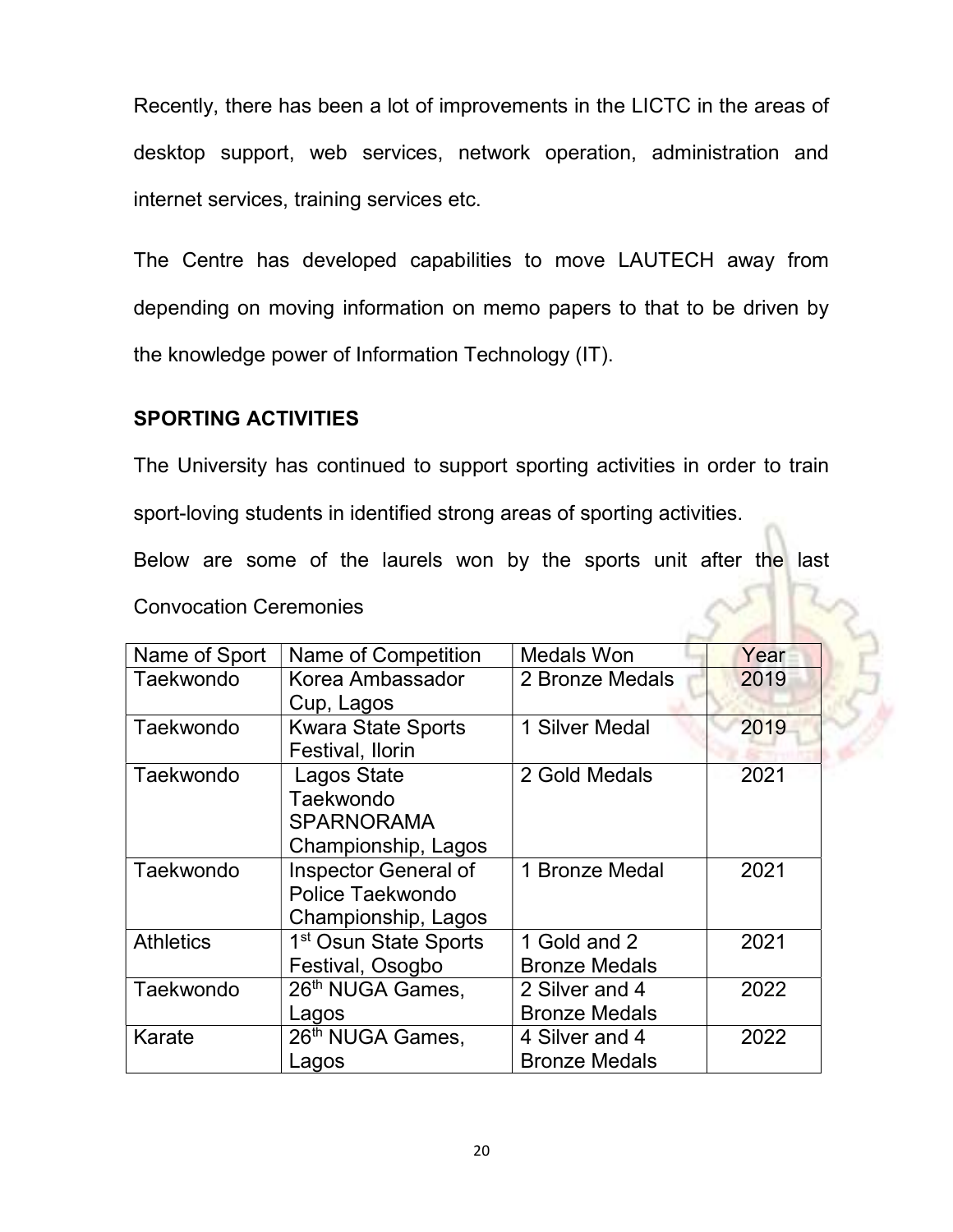### COMMITTEE ON ACADEMIC COLLABORATIONS

The Senate has approved twenty-three (23) study/information centres after Memorandum of Understanding (MoU) were signed with some institutions that have been able to fulfill requirements for such academic collaboration with LAUTECH. The academic collaboration has helped the University to be able to extend its educational services to others outside the University campus.

The University Committee on Academic Collaborations headed by Prof. Dele Afolabi is saddled with the responsibility of initiating and facilitating Academic Collaboration with other Institutions is still making efforts to collaborate with more tertiary institutions.

It should however be noted that all these academic collaborations are being done in line with the NUC regulations on such matter.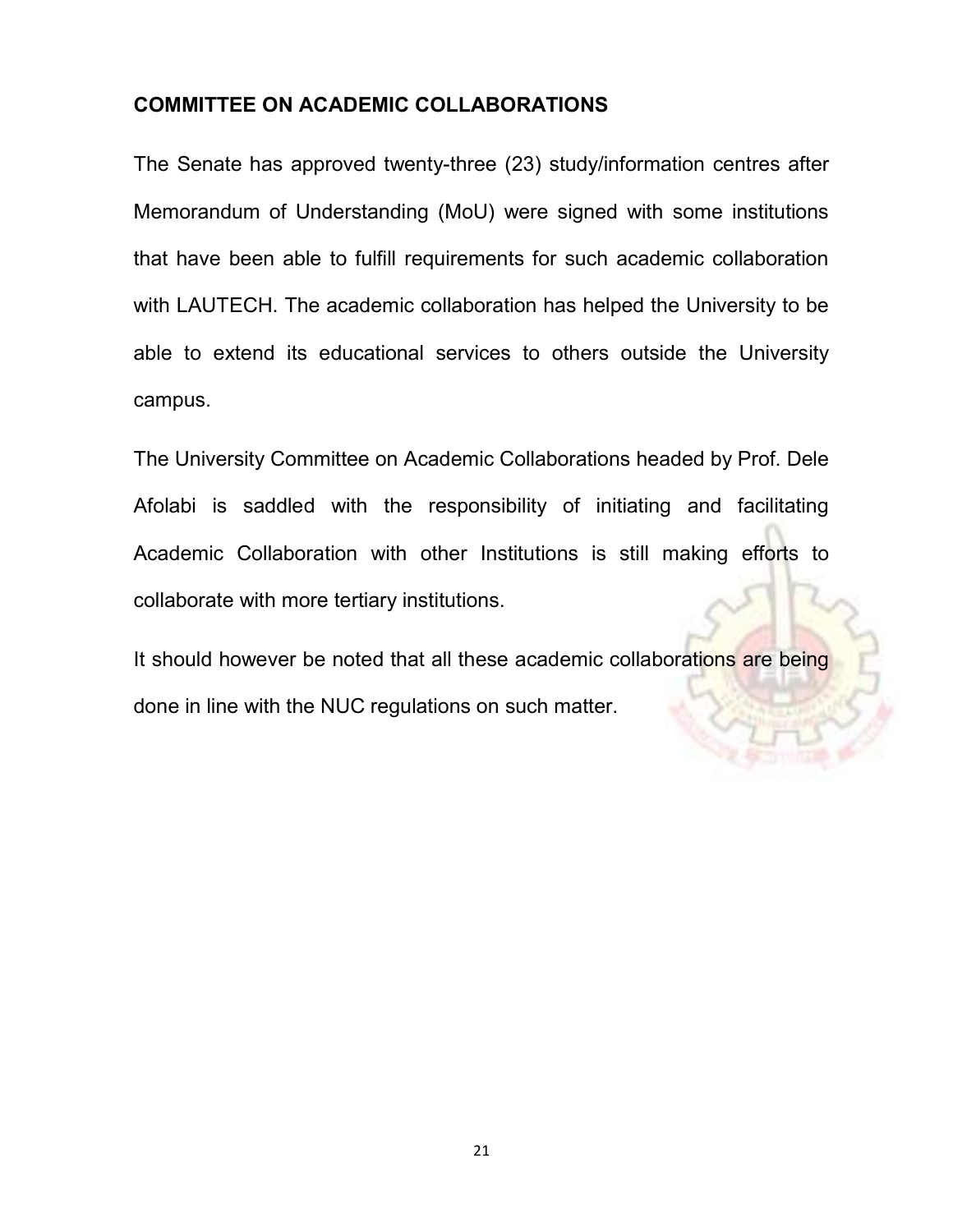#### STAFF AND STUDENTS' WELFARE

In the areas of staff welfare, this administration has done everything necessary to resolve all bottlenecks affecting staff promotion and career advancement. Many academic and non-teaching staff who have been stagnated for many years have had their promotion processed once they satisfy the necessary requirements for it.

With the support of the Oyo State Government and the University Governing Council, the University just recently concluded payment of about eight months of arrears of salaries that were owed by the past administration and Government. The university administration, in conjunction with Council, is still not relenting on payment of any other allowances that may be due to staff.

In the period under reference, the University Administration continues to render financial support to staff for attendance of conferences and workshops both locally and internationally to enhance staff capacity building. Workshop, Lectures, Seminars are usually organized within the University for academic and non-academic staff.

However, in 2091/2020 session, COVID-19 Pandemic disrupted both academic and administrative activities in the University. Staff mobility was required by leveraging on ICT for conferences, workshops, lectures, meetings and most importantly examinations. Thank God, the negative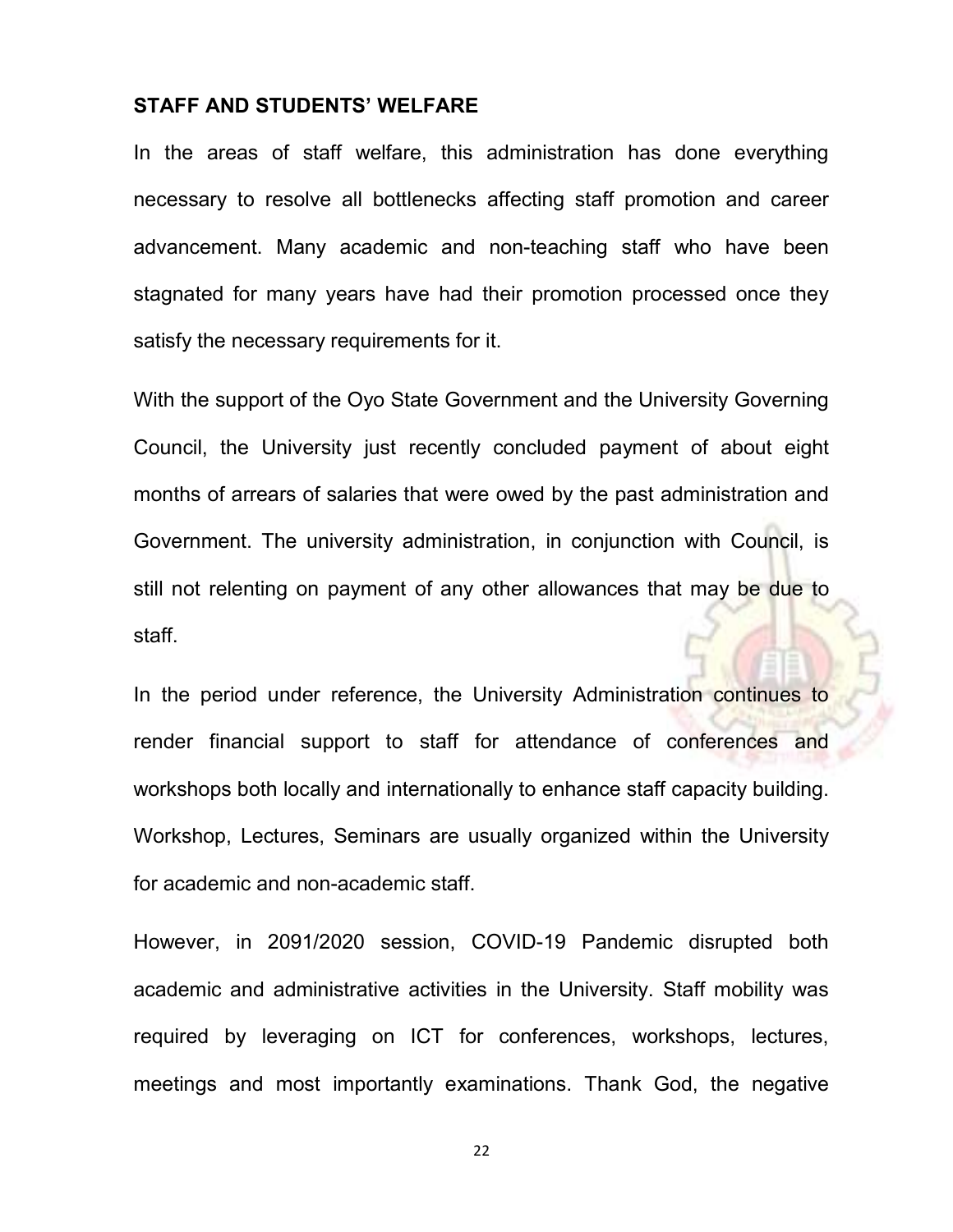effects of the pandemic on staff embarking on international travels for collaborative research, conferences and workshop has begun to reduce.

Students also received adequate attention in terms of provision of lecture halls, lecture halls renovation, laboratory facilities, internet facilities where necessary, regular electricity supply, easy transportation around campus, etc. Meanwhile, the Management has also implemented the directive of the Oyo State Government on the reduction of school fee by 25%, which makes LAUTECH school fees one of the lowest in the country.

#### SECURITY ON OUR CAMPUS

The administration, having known the implication of the University being a non-residential one for staff and students, always takes proactive measures to ensure that our campus is safe and secure from intruders and miscreants. Among many steps taken was enlisting the assistance of the Oyo State Police Command (Ogbomoso North and South) and other security agents to support the University Security Unit in order to sustain security in the University. In addition to provision of necessary equipment for the University Security Personnel in order to make them more efficient on the job, University also organizes training programmes for these security personnel for enhanced performance.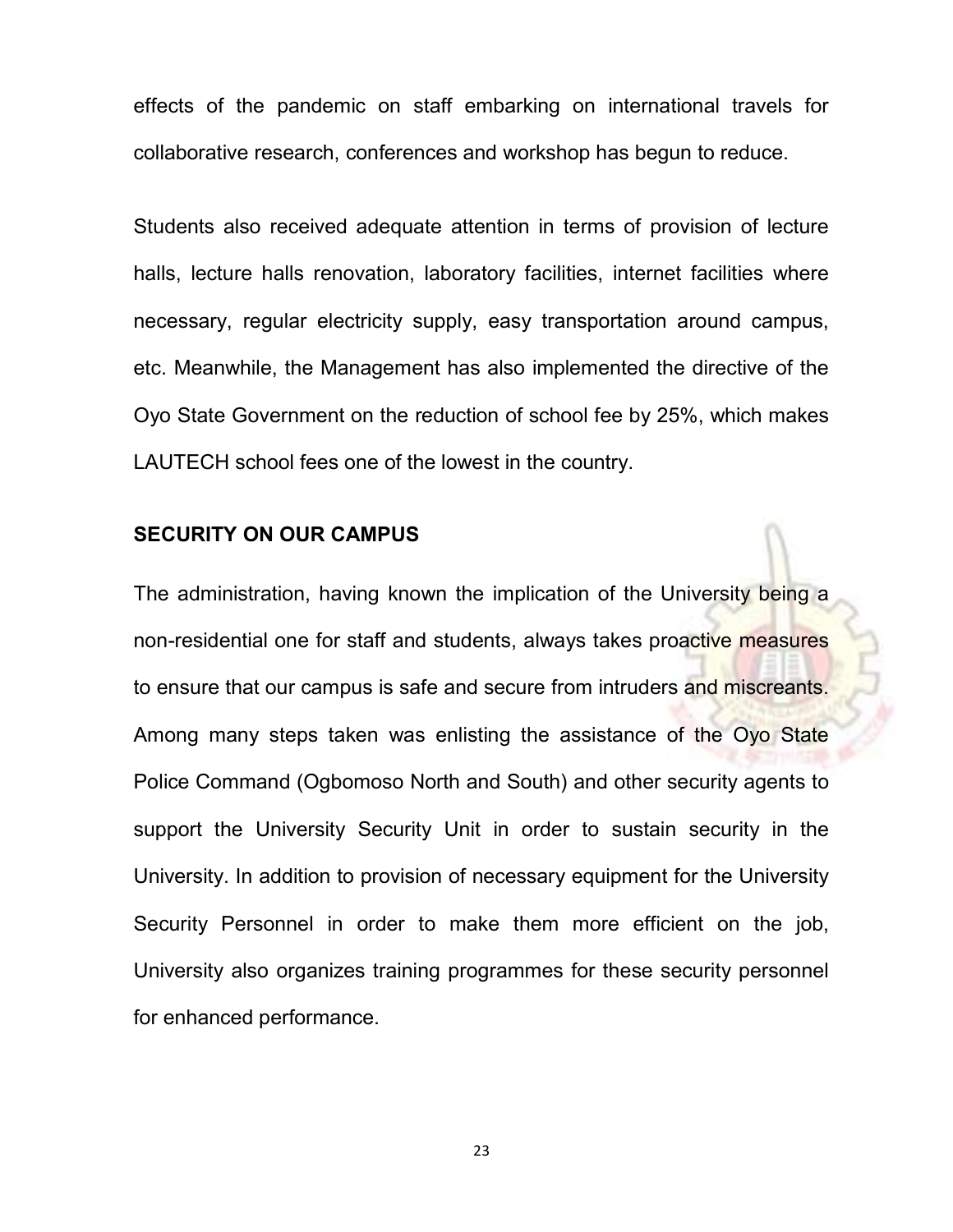#### STAFF ACCOMPLISHMENTS

Distinguished ladies and gentlemen, I have the pleasure of informing you that our academic staff members and students continue to make commendable strides for their unrelenting contributions to knowledge in their various fields. I will report only a few of these achievements due to time.

1. The duo of Professors Agbaje Lateef of the Department of Pure and Applied Biology, and Olugbenga Solomon Bello of the Department of Pure and Applied Chemistry are 32<sup>nd</sup> and 33<sup>rd</sup> best researchers in Nigeria, and ranked  $1<sup>st</sup>$  and  $2<sup>nd</sup>$  scholars respectively in LAUTECH. The two lecturers consistently remained among the topmost 100 scholars in Nigeria in different rankings by different organizations.

Agbaje Lateef is a Professor of Microbiology with research interests in industrial microbiology, biotechnology and nanobiotechology and heads the famous LAUTECH Nanotechnology Research Group, while Olugbenga Solomon Bello is a Professor of Physical Chemistry with expertise in absorption chemistry and waste water treatment.

2. The Minister of Health, Dr. Ehanire Osagie has appointed the Dean, Faculty of Nursing Sciences, Professor B. L. Ajibade into the Governing Board of Nursing and Midwifery Council of Nigeria (NMCN) with effect from December, 2021.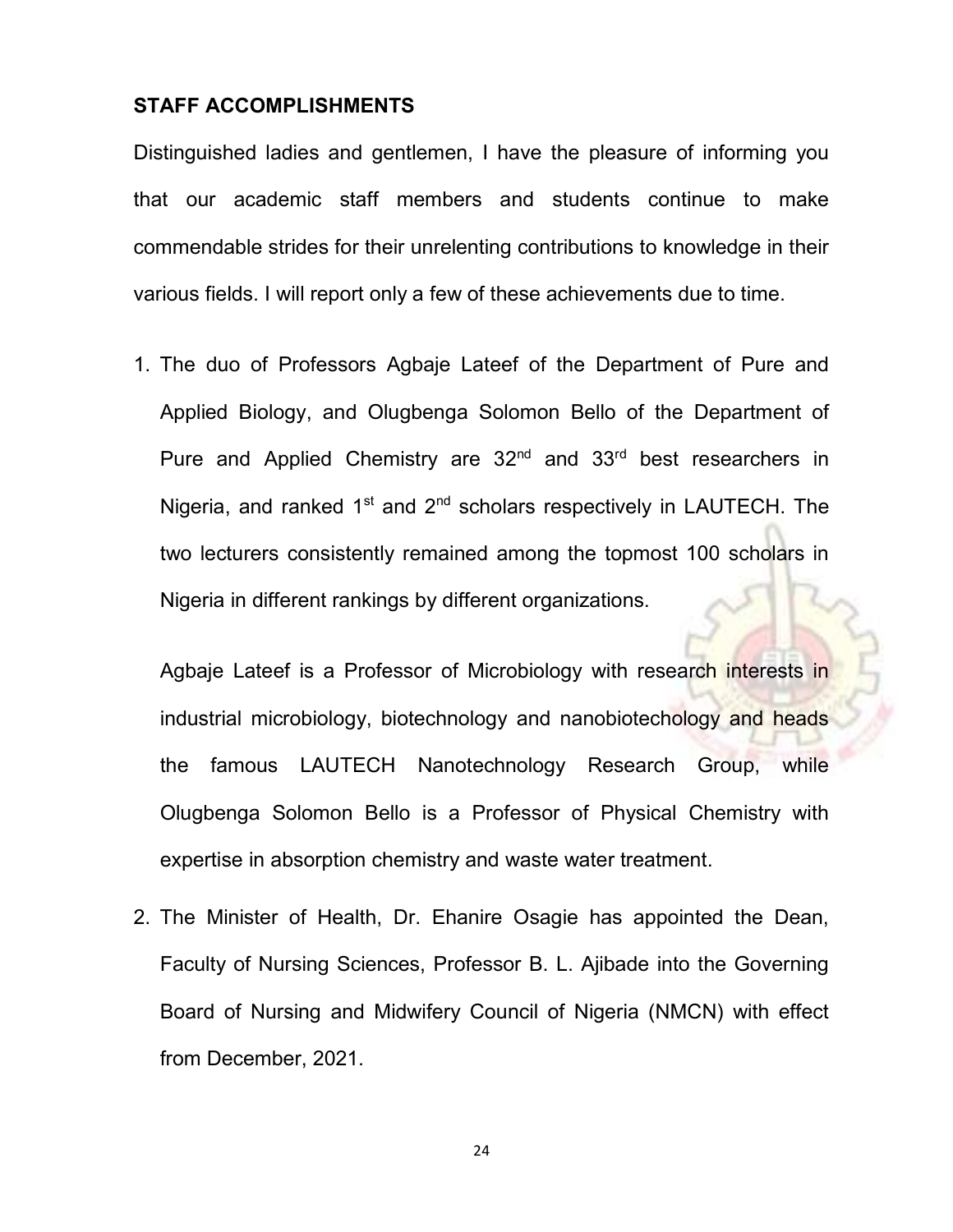#### CAPITAL PROJECTS

Since the last Convocation, some capital projects being sponsored by TETfund are either under construction or at completion stages. These include the Three Billion Naira Hostel project under construction, Department of Urban and Regional Planning, Faculty of Management Sciences building and Faculty of Clinical Sciences Simulation Laboratory.

LAUTECH Alumni Association under the leadership of Mr. Solomon Onilede has also put up an event Centre which will serve the purpose of holding meetings and events.

Currently at Iseyin campus, there are constructions of Lecture Halls and Offices on-going funded through Revitalization of Public University Needs Assessment Projects at the College of Agricultural Sciences and Renewable Natural Resources while another building is being constructed for the Faculty of Renewable and Natural -Resources being sponsored by the Oyo State Government.

All these point to the fact that the University is also growing in terms of infrastructure developments.

#### ACCREDITATION EXERCISE

Since the last Convocation Ceremony in 2016, the University has successfully gone through professional and NUC accreditation exercises and has come out clean. University is also busy preparing for accreditation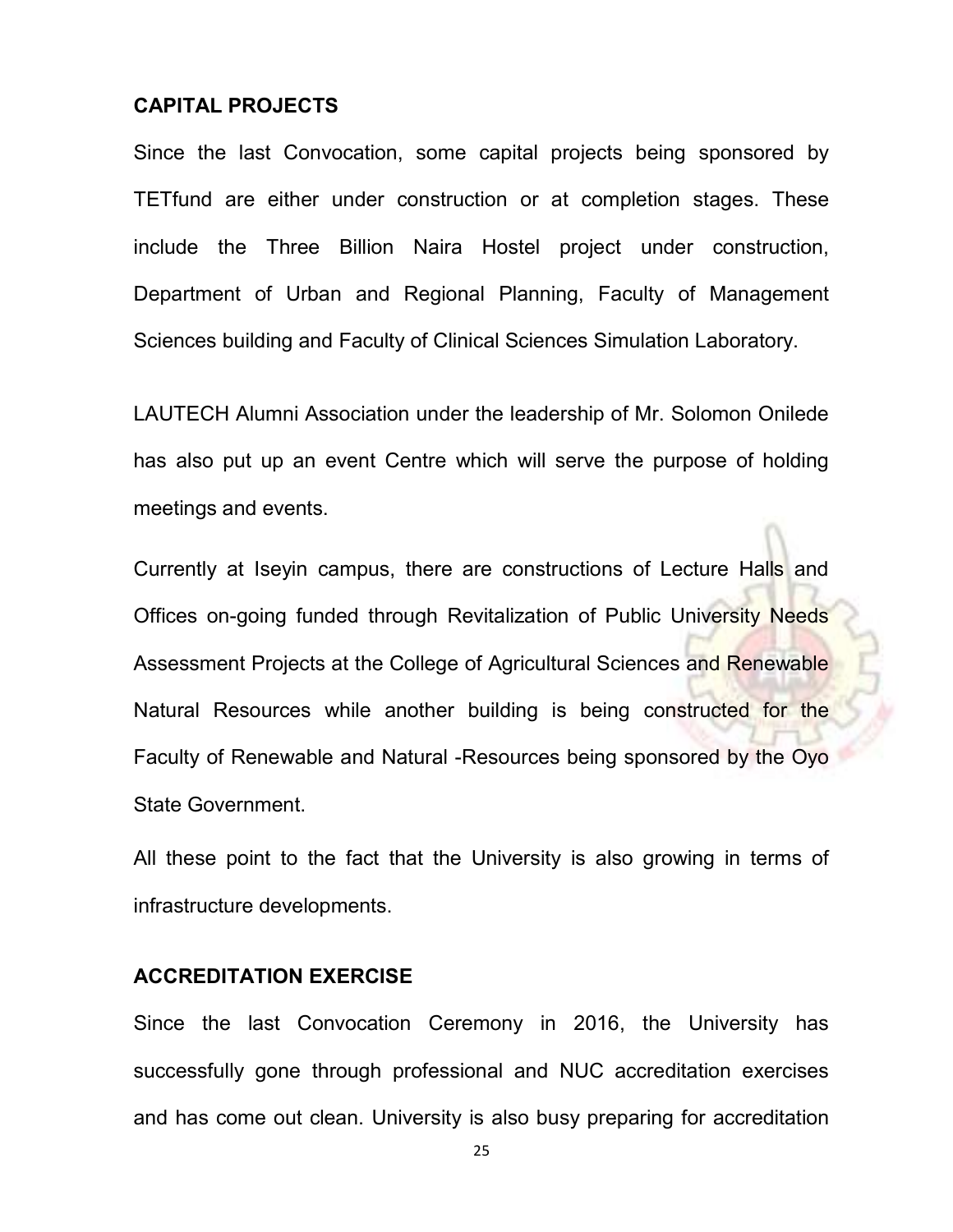exercise for other programmes such as Medicine, Medical Laboratory Sciences, Nursing e.t.c.

#### RESEARCH GRANTS AND AWARDS

-Through LAUCRID, LAUTECH has been able to secure 2019 TETfund Research and Development/Centre of Excellence Intervention fund worth Forty-Five Million Naira (₦45,000,000.00) only. This intervention is to set up and run Research and Development Office/Centre of Excellence.

- Prof. Salawudeen Taofeeq Olalekan of Department of Chemical Engineering and his Research Team won the 2020 TETfund National Research Fund grant worth Thirty-Six Million, Nine Hundred and Nighty Eight Thousand, Seven Hundred and Three Naira (₦36,998,703.00) only. The title of the award is Polymeric Modification of Indigenous Bitumen in the Presence of Nano Additives for Improved Road Service Life in Nigeria.
- Prof. Justice O. Emuoyibofarhe Dean of the Faculty of Computing and Informatics and Prof. John B. Oladosu of the Department of Computer Engineering won the Inaugural Innovation for African Universities Programme (IAU), 2021 awarded by British Council. The value of the grant is £60,000 (₦33,383,253.25).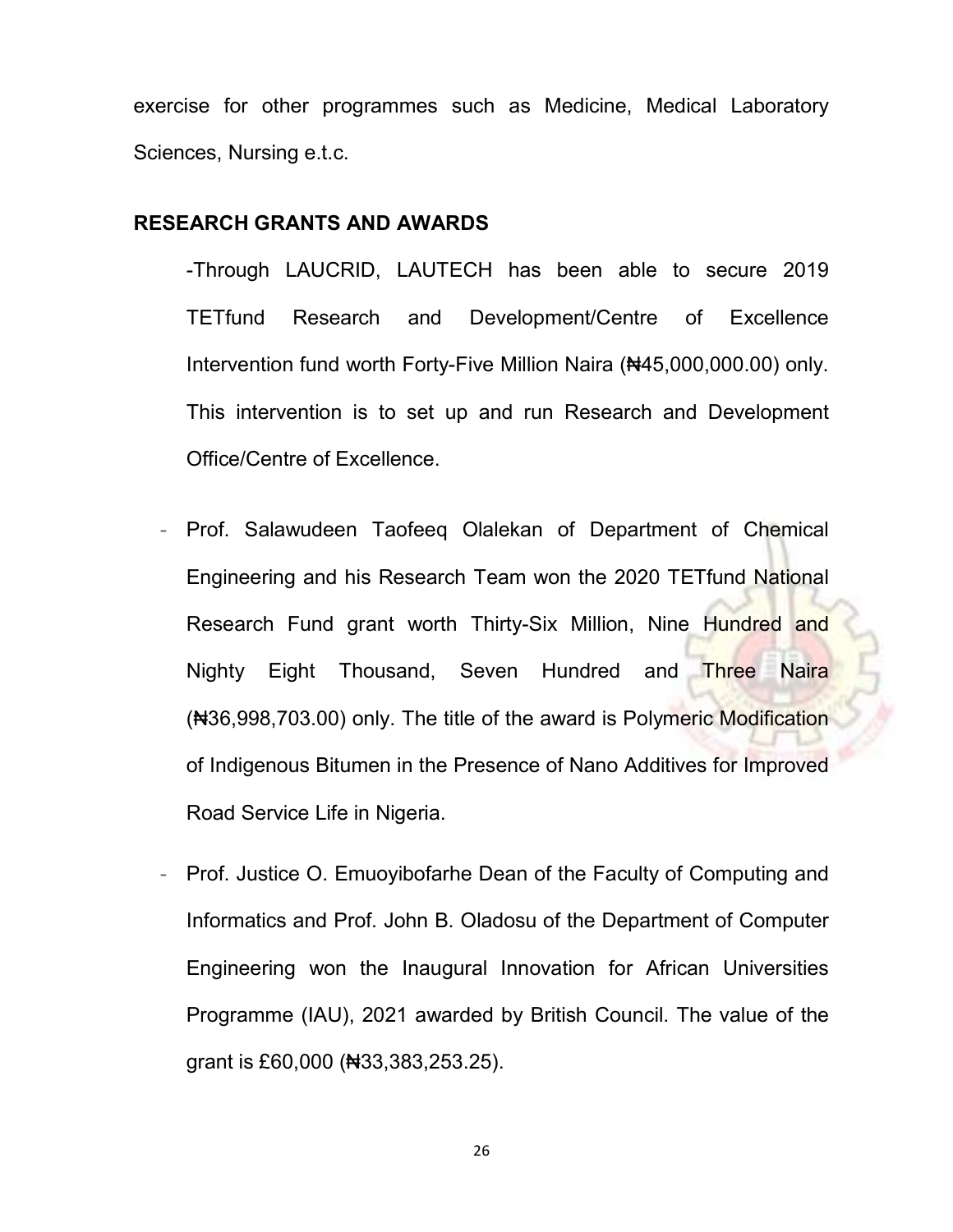- Professor Daniel Olusola Ojurongbe of the Department of Medical Microbiology won the Humboldt Research Hub awarded by the Alexander Von Humboldt Foundation. His research is on the Establishment of Centre for Emerging and Re-emerging Infectious Diseases with focus on genetic factors influence on the relatively low mortality rate for COVID-19 in Africa. The value of the grant is €750,000 (₦357,183,513.08).
- Six of our early/mid-career researchers in the Departments of Pure and Applied Physics, Earth Sciences, Agricultural Engineering, Crop Production and Soil Science, Agricultural Extension and Rural Development across the University, won 2020 TETfund Postdoctoral research grant worth of Sixty-two Million, Eight Hundred and Eighty-One Thousand, Three Hundred and Seventy-five, Ninety-five kobo Naira (N62,881,375.95) only. The awardees will utilize this award in the following countries: Eswatini, South Africa, India and Malaysia.
- Dr. F. N. Osuolale of the Department of Chemical Engineering won 2021-2022 Fulbright visiting scholar program in the United States of America. The title of the research is Production of High Value Fuels from Biomass Gasification.
- Dr. Akintonde Johnson Oluwole of the Department of AERD won the 2016 Association of Commonwealth Universities (ACU) - Climate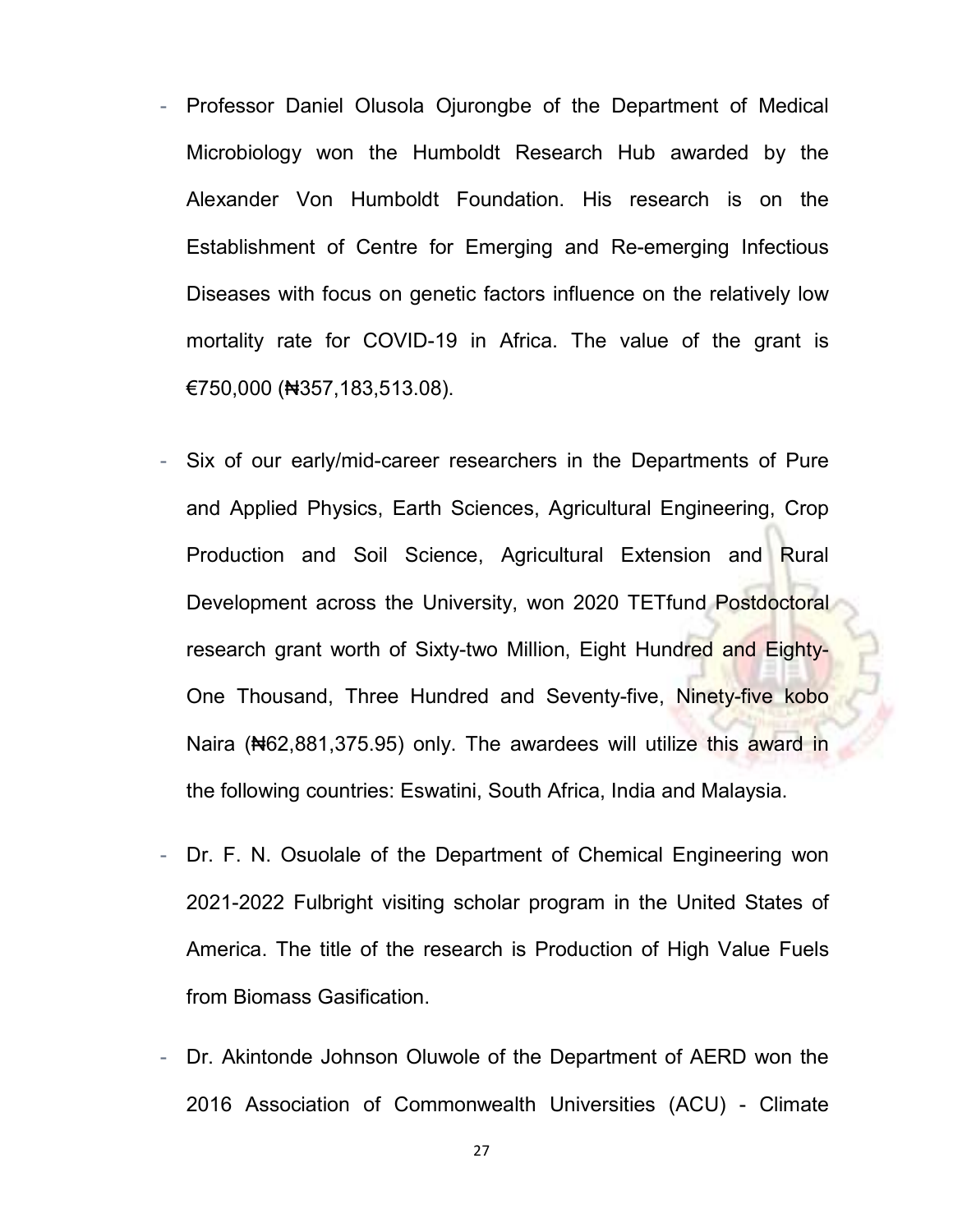Impact Research Capacity Leadership Enhancement (CIRCLE), Post-Doctoral Fellowship Award- Makerere University, Kampala, Uganda, East Africa- January-December, 2016.

Dr. Akintonde, Johnson Oluwole of the Department of AERD won the 2022 Tertiary Education Trust Fund. Tertiary Education Trust Fund, Post-Doctoral Fellowship Scholarship Award- University of Eswatini, Swaziland- January-December, 2022.

## NAMES OF LECTURERS WITH OUTSTANDING SCHOLARLY PUBLICATIONS

It is my pleasure to read out to you the names of the following Lecturers in the University with outstanding scholarly publications with their total number of Google citations as of April 11, 2022:

- 1. Professor Olugbenga Solomon Bello (Department of Pure and Applied Chemistry) (4588 total citations).
- 2. Professor Lateef Agbaje (Department of Pure and Applied Biology) (4225 total citations).
- 3. Professor Beatrice Iyabo Olayemi Ade-Omowaye (Department of Food Science) (2662 total citations).
- 4. Professor Omotayo Sarafadeen Amuda (Department of Pure and Applied Chemistry (2439 total citations).
- 5. Professor Musibau Adewuyi Azeez (Department of Pure and Applied Biology (2169 total citations).

We appreciate these Lecturers for projecting their names and that of the University internationally through their research and publications.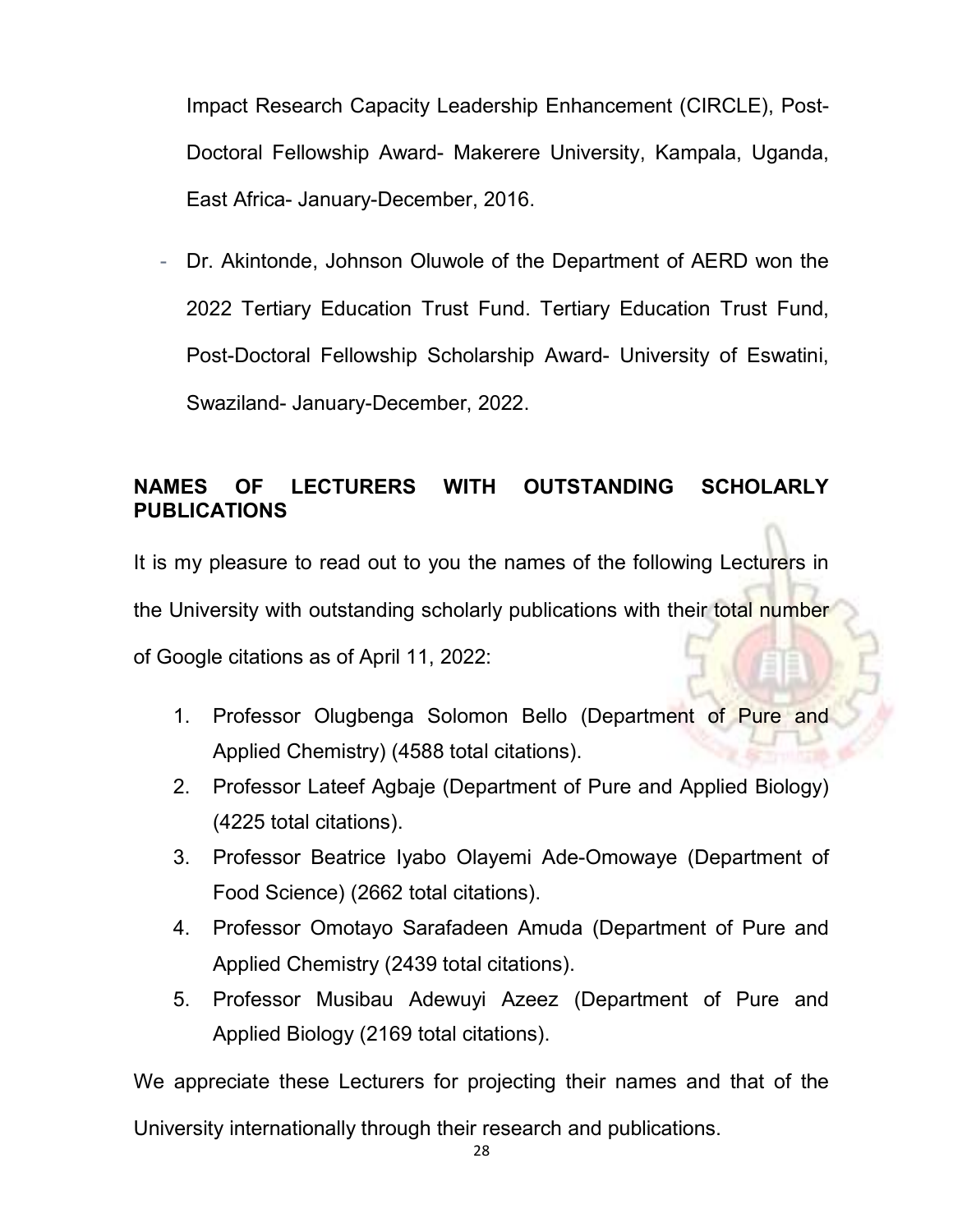#### APPRECIATION AND CONCLUSION

Permit me to express our heartfelt appreciation to the Visitor to the University, His Excellency, the Executive Governor of Oyo State, Engr. Oluseyi Abiodun Makinde, for his support and for creating the required environment for the smooth running of the University to fulfill its vision and mission.

I must also express our appreciation to the Governing Council under the able leadership of Professor Ayodeji Oludare Omole for their support and counsel which has assisted Management tremendously to record our modest achievements so far.

My immense appreciation also goes to the Principal Officers, Provosts, Deans, Heads of Departments/Units, Senate members, Chairmen of Boards/Committee/Directors, Academic and Non-Teaching Staff members for their support.

Distinguished Guests, Ladies and Gentlemen, having realized that we cannot fix everything at the same time, we have been focused amidst the large platform of needs and requests in order to fulfil the mission and vision of providing suitable condition for the advancement of knowledge through research and learning, producing self-reliant graduates who will apply technology-driven knowledge to creativity and positively impact on the global